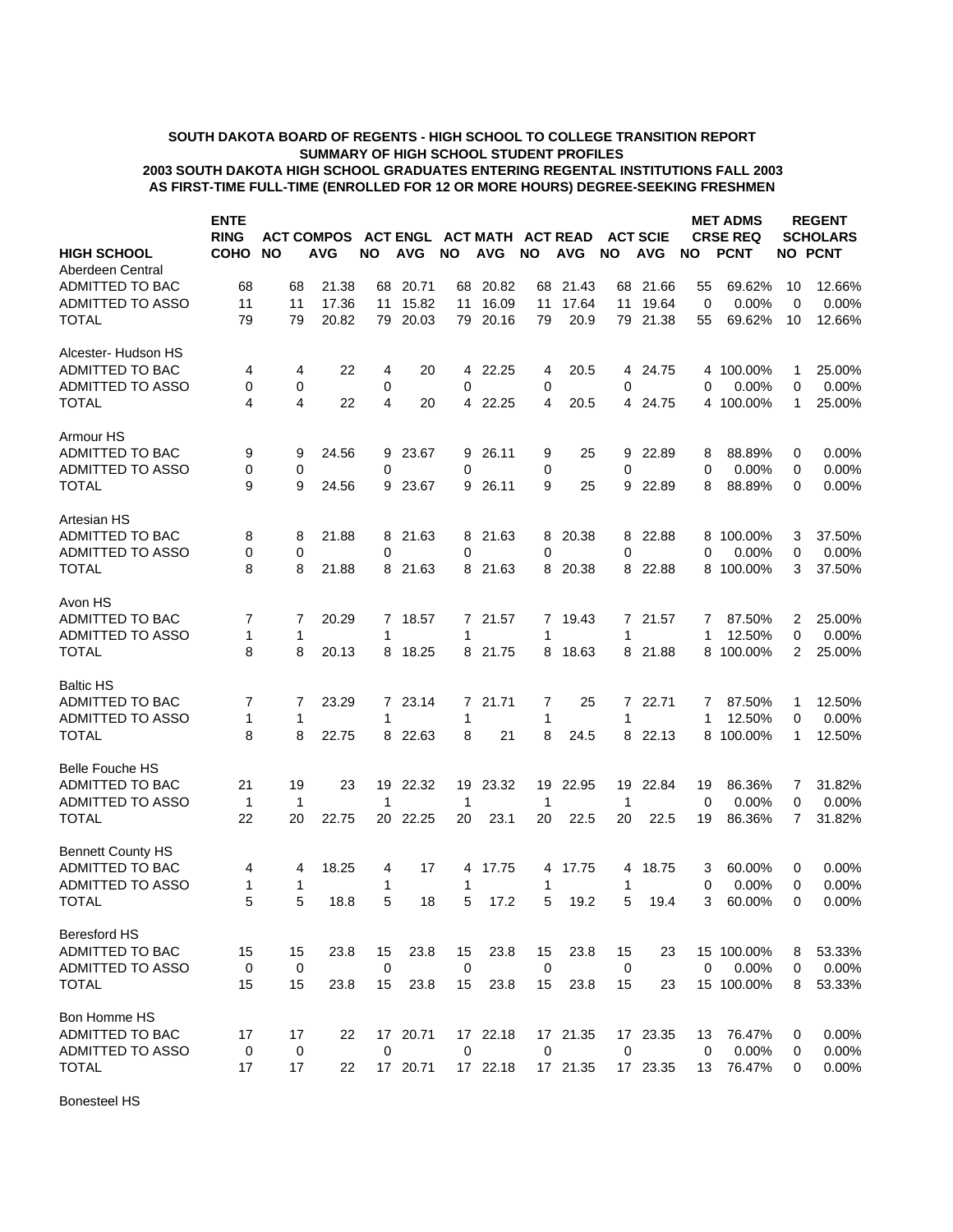| ADMITTED TO BAC<br>ADMITTED TO ASSO | 5<br>0         | 5<br>0         | 26.6  | 5<br>0       | 25.8     | 5<br>0         | 27.4     | 5<br>0         | 26       | 5<br>$\mathbf 0$ | 26.6     | 5<br>0          | 100.00%<br>0.00% | 0<br>0 | 0.00%<br>0.00% |
|-------------------------------------|----------------|----------------|-------|--------------|----------|----------------|----------|----------------|----------|------------------|----------|-----------------|------------------|--------|----------------|
| <b>TOTAL</b>                        | 5              | 5              | 26.6  | 5            | 25.8     | 5              | 27.4     | 5              | 26       | 5                | 26.6     | 5               | 100.00%          | 0      | 0.00%          |
| <b>Bowdle HS</b>                    |                |                |       |              |          |                |          |                |          |                  |          |                 |                  |        |                |
| ADMITTED TO BAC                     | 6              | 6              | 25    | 6            | 26.67    |                | 6 21.83  | 6              | 25.5     | 6                | 25.17    | 6               | 75.00%           | 0      | 0.00%          |
| ADMITTED TO ASSO                    | $\overline{2}$ | $\overline{2}$ | 18.5  | 2            | 19.5     | $\overline{2}$ | 18.5     | $\overline{2}$ | 17.5     | $\overline{2}$   | 19.5     | 0               | 0.00%            | 0      | 0.00%          |
| <b>TOTAL</b>                        | 8              | 8              | 23.38 |              | 8 24.88  | 8              | 21       | 8              | 23.5     | 8                | 23.75    | 6               | 75.00%           | 0      | 0.00%          |
| <b>Brandon Valley HS</b>            |                |                |       |              |          |                |          |                |          |                  |          |                 |                  |        |                |
| ADMITTED TO BAC                     | 35             | 35             | 22.2  | 35           | 20.97    | 35             | 22.06    | 35             | 22.4     | 35               | 22.51    | 34              | 85.00%           | 8      | 20.00%         |
| <b>ADMITTED TO ASSO</b>             | 5              | 5              | 19    | 5            | 17.4     | 5              | 18.6     | 5              | 18.2     | 5                | 21.6     | 2               | 5.00%            | 1      | 2.50%          |
| <b>TOTAL</b>                        | 40             | 40             | 21.8  | 40           | 20.53    | 40             | 21.63    | 40             | 21.88    | 40               | 22.4     | 36              | 90.00%           | 9      | 22.50%         |
| <b>Bridgewater HS</b>               |                |                |       |              |          |                |          |                |          |                  |          |                 |                  |        |                |
| ADMITTED TO BAC                     | 7              | 7              | 24.43 |              | 7 23.43  | $7^{\circ}$    | 22.29    | 7              | 26       | 7                | 25.29    |                 | 7 100.00%        | 4      | 57.14%         |
| ADMITTED TO ASSO                    | 0              | 0              |       | 0            |          | $\mathbf 0$    |          | 0              |          | $\mathbf 0$      |          | 0               | 0.00%            | 0      | 0.00%          |
| TOTAL                               | $\overline{7}$ | $\overline{7}$ | 24.43 |              | 7 23.43  |                | 7 22.29  | 7              | 26       |                  | 7 25.29  |                 | 7 100.00%        | 4      | 57.14%         |
| <b>Britton HS</b>                   |                |                |       |              |          |                |          |                |          |                  |          |                 |                  |        |                |
| ADMITTED TO BAC                     | 9              | 9              | 23.22 | 9            | 22.56    | 9              | 23.33    | 9              | 23.67    | 9                | 22.67    | 8               | 80.00%           | 3      | 30.00%         |
| ADMITTED TO ASSO                    | $\mathbf{1}$   | 1              |       | 1            |          | $\mathbf{1}$   |          | 1              |          | 1                |          | 0               | 0.00%            | 0      | 0.00%          |
| <b>TOTAL</b>                        | 10             | 10             | 22.6  | 10           | 22.1     | 10             | 22.6     | 10             | 22.8     | 10               | 22.2     | 8               | 80.00%           | 3      | 30.00%         |
| <b>Brookings HS</b>                 |                |                |       |              |          |                |          |                |          |                  |          |                 |                  |        |                |
| <b>ADMITTED TO BAC</b>              | 74             | 74             | 23.18 | 74           | 22.7     | 74             | 23.14    |                | 74 23.39 |                  | 74 22.95 | 72              | 92.31%           | 12     | 15.38%         |
| ADMITTED TO ASSO                    | $\overline{4}$ | $\overline{4}$ | 18.5  | 4            | 17.5     | 4              | 18.5     | 4              | 19.25    | 4                | 17.75    | 2               | 2.56%            | 0      | 0.00%          |
| <b>TOTAL</b>                        | 78             | 78             | 22.94 | 78           | 22.44    | 78             | 22.9     |                | 78 23.18 |                  | 78 22.68 | 74              | 94.87%           | 12     | 15.38%         |
| <b>Burke HS</b>                     |                |                |       |              |          |                |          |                |          |                  |          |                 |                  |        |                |
| ADMITTED TO BAC                     | 9              | 9              | 22.11 | 9            | 21.56    | 9              | 21.78    | 9              | 23.11    | 9                | 21.44    | 8               | 88.89%           | 2      | 22.22%         |
| ADMITTED TO ASSO                    | 0              | 0              |       | 0            |          | 0              |          | 0              |          | 0                |          | 0               | 0.00%            | 0      | 0.00%          |
| <b>TOTAL</b>                        | 9              | 9              | 22.11 | 9            | 21.56    | 9              | 21.78    | 9              | 23.11    | 9                | 21.44    | 8               | 88.89%           | 2      | 22.22%         |
| Canistota HS                        |                |                |       |              |          |                |          |                |          |                  |          |                 |                  |        |                |
| ADMITTED TO BAC                     | 5              | 5              | 25    | 5            | 25.2     | 5              | 22.2     | 5              | 27.4     | 5                | 24.4     | 4               | 80.00%           | 3      | 60.00%         |
| ADMITTED TO ASSO                    | 0              | 0              |       | 0            |          | 0              |          | 0              |          | 0                |          | 0               | 0.00%            | 0      | 0.00%          |
| <b>TOTAL</b>                        | 5              | 5              | 25    | 5            | 25.2     | 5              | 22.2     | 5              | 27.4     | 5                | 24.4     | 4               | 80.00%           | 3      | 60.00%         |
| <b>Canton HS</b>                    |                |                |       |              |          |                |          |                |          |                  |          |                 |                  |        |                |
| ADMITTED TO BAC                     | 19             | 19             | 21.89 | 19           | 20.16    | 19             | 22.89    | 19             | 22.32    | 19               | 21.84    | 17              | 77.27%           | 6      | 27.27%         |
| <b>ADMITTED TO ASSO</b>             | 3              | 3              | 20    | 3            | 19.33    | 3              | 19.33    | 3              | 20.67    | 3                | 19.67    | 1               | 4.55%            | 0      | 0.00%          |
| <b>TOTAL</b>                        | 22             | 22             | 21.64 |              | 22 20.05 |                | 22 22.41 |                | 22 22.09 |                  | 22 21.55 |                 | 18 81.82%        | 6      | 27.27%         |
| Castelwood HS                       |                |                |       |              |          |                |          |                |          |                  |          |                 |                  |        |                |
| ADMITTED TO BAC                     | 7              | 7              | 22.71 |              | 7 20.71  |                | 7 21.86  |                | 7 23.71  |                  | 7 23.57  | 6               | 85.71%           | 0      | 0.00%          |
| ADMITTED TO ASSO                    | 0              | 0              |       | 0            |          | 0              |          | 0              |          | 0                |          | 0               | 0.00%            | 0      | 0.00%          |
| <b>TOTAL</b>                        | $\overline{7}$ | $\overline{7}$ | 22.71 |              | 7 20.71  |                | 7 21.86  |                | 7 23.71  |                  | 7 23.57  | 6               | 85.71%           | 0      | 0.00%          |
| Centerville HS                      |                |                |       |              |          |                |          |                |          |                  |          |                 |                  |        |                |
| ADMITTED TO BAC                     | 5              | 5              | 21.8  | 5            | 19.8     | 5              | 22.4     | 5              | 21.4     | 5                | 23.2     |                 | 5 100.00%        | 0      | 0.00%          |
| ADMITTED TO ASSO                    | 0              | 0              |       | $\mathbf 0$  |          | 0              |          | 0              |          | 0                |          | 0               | 0.00%            | 0      | 0.00%          |
| <b>TOTAL</b>                        | 5              | 5              | 21.8  | 5            | 19.8     | 5              | 22.4     | 5              | 21.4     | 5                | 23.2     |                 | 5 100.00%        | 0      | 0.00%          |
| Chamberlain HS                      |                |                |       |              |          |                |          |                |          |                  |          |                 |                  |        |                |
| ADMITTED TO BAC                     | 14             | 14             | 20    |              | 14 18.29 |                | 14 21.36 | 14             | 20       |                  | 14 19.71 | 12              | 80.00%           | 7      | 46.67%         |
| ADMITTED TO ASSO                    | $\mathbf{1}$   | 1              |       | $\mathbf{1}$ |          | $\mathbf{1}$   |          | $\mathbf{1}$   |          | $\mathbf{1}$     |          | $\mathbf 0$     | 0.00%            | 0      | 0.00%          |
| <b>TOTAL</b>                        | 15             | 15             | 19.73 | 15           | 18       |                | 15 21.07 | 15             | 19.6     |                  | 15 19.67 | 12 <sup>2</sup> | 80.00%           | 7      | 46.67%         |

Chester Area HS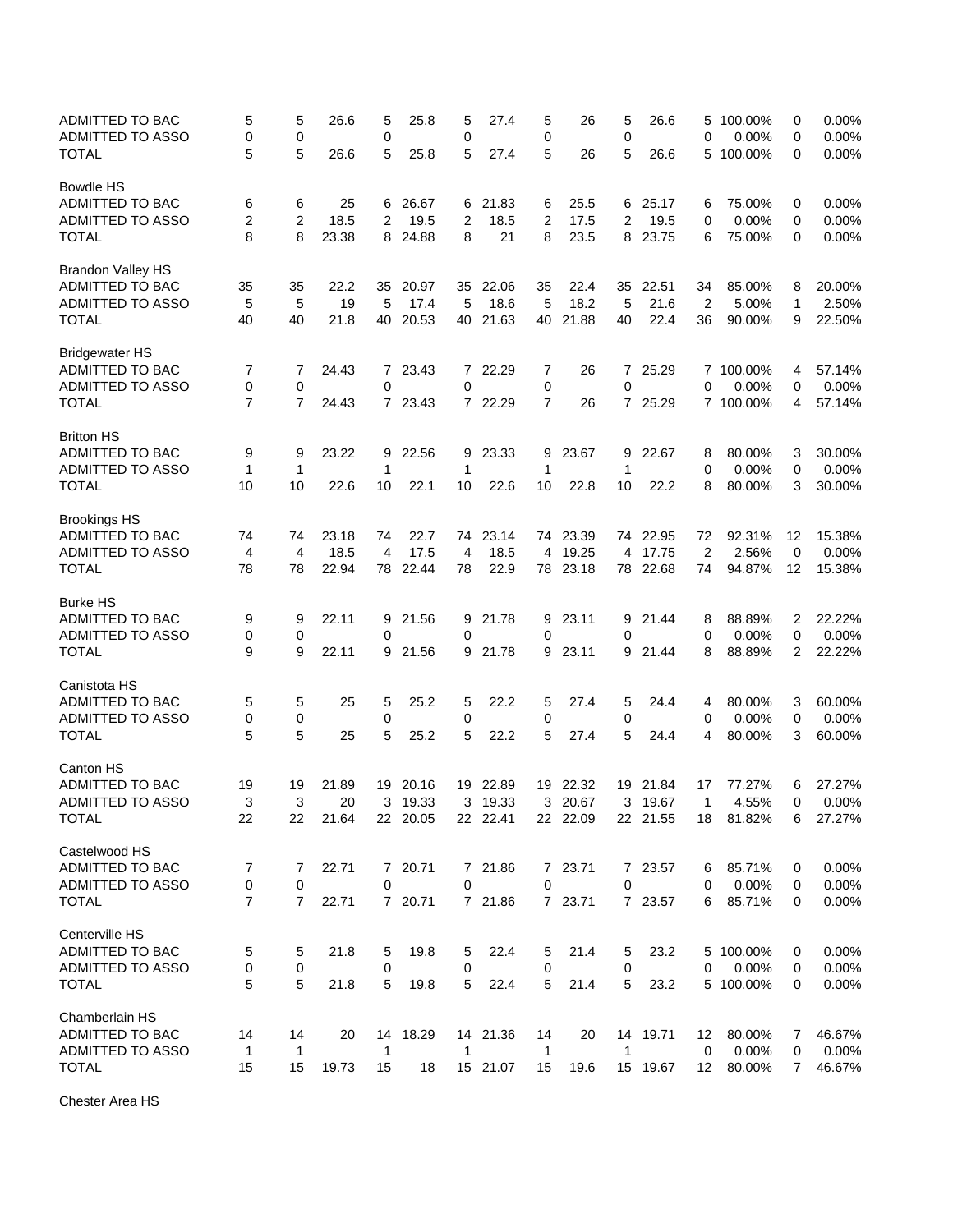| ADMITTED TO BAC<br><b>ADMITTED TO ASSO</b> | 10<br>0           | 10<br>0     | 22.7  | 10<br>0           | 21.6     | 10<br>0      | 21.7     | 10<br>0      | 23.2     | 10<br>$\mathbf 0$  | 23.9     | 8<br>0 | 80.00%<br>0.00%  | 0<br>0       | 0.00%<br>0.00% |
|--------------------------------------------|-------------------|-------------|-------|-------------------|----------|--------------|----------|--------------|----------|--------------------|----------|--------|------------------|--------------|----------------|
| <b>TOTAL</b>                               | 10                | 10          | 22.7  | 10                | 21.6     | 10           | 21.7     | 10           | 23.2     | 10                 | 23.9     | 8      | 80.00%           | 0            | 0.00%          |
| Cheyenne E B HS<br>ADMITTED TO BAC         | 6                 | 6           | 21    | 6                 | 19       | 6            | 21.83    | 6            | 23.5     | 6                  | 19.33    |        | 6 100.00%        | 0            | 0.00%          |
| ADMITTED TO ASSO                           | 0                 | 0           |       | 0                 |          | 0            |          | 0            |          | 0                  |          | 0      | 0.00%            | 0            | 0.00%          |
| <b>TOTAL</b>                               | 6                 | 6           | 21    | 6                 | 19       |              | 6 21.83  | 6            | 23.5     | 6                  | 19.33    |        | 6 100.00%        | 0            | 0.00%          |
| Clark HS                                   |                   |             |       |                   |          |              |          |              |          |                    |          |        |                  |              |                |
| <b>ADMITTED TO BAC</b>                     | 11                | 11          | 18.73 | 11                | 18.64    | 11           | 18.09    | 11           | 17.55    | 11                 | 19.64    | 9      | 75.00%           | 2            | 16.67%         |
| <b>ADMITTED TO ASSO</b>                    | $\mathbf{1}$      | $\mathbf 1$ |       | 1                 |          | -1           |          | 1            |          | $\mathbf{1}$       |          | 0      | 0.00%            | 0            | 0.00%          |
| <b>TOTAL</b>                               | 12                | 12          | 18.75 | 12 <sup>12</sup>  | 18.83    |              | 12 17.92 |              | 12 17.75 | 12                 | 19.5     | 9      | 75.00%           | 2            | 16.67%         |
| Colman HS                                  |                   |             |       |                   |          |              |          |              |          |                    |          |        |                  |              |                |
| ADMITTED TO BAC                            | 9                 | 9           | 22    | 9                 | 19.44    | 9            | 23.89    | 9            | 21.11    | 9                  | 23       | 7      | 70.00%           | 3            | 30.00%         |
| ADMITTED TO ASSO                           | $\mathbf 1$       | $\mathbf 1$ |       | 1                 |          | 1            |          | 1            |          | 1                  |          | 0      | 0.00%            | 0            | 0.00%          |
| <b>TOTAL</b>                               | 10                | 10          | 21.4  | 10                | 19.1     | 10           | 23.2     | 10           | 20.4     | 10                 | 22.2     | 7      | 70.00%           | 3            | 30.00%         |
| Colome HS                                  |                   |             |       |                   |          |              |          |              |          |                    |          |        |                  |              |                |
| ADMITTED TO BAC                            | 8                 | 8           | 23.13 | 8                 | 21.88    | 8            | 24.88    | 8            | 22.5     | 8                  | 22.63    | 8      | 100.00%          | 5            | 62.50%         |
| ADMITTED TO ASSO                           | 0                 | 0           |       | 0                 |          | 0            |          | 0            |          | 0                  |          | 0      | 0.00%            | 0            | 0.00%          |
| <b>TOTAL</b>                               | 8                 | 8           | 23.13 | 8                 | 21.88    | 8            | 24.88    | 8            | 22.5     | 8                  | 22.63    |        | 8 100.00%        | 5            | 62.50%         |
| Corsica HS<br>ADMITTED TO BAC              | 7                 | 7           | 22    |                   | 7 20.71  |              | 7 20.57  |              | 7 23.71  |                    | 7 22.71  | 6      | 75.00%           | 1            | 12.50%         |
| <b>ADMITTED TO ASSO</b>                    | $\mathbf 1$       | 1           |       | 1                 |          | 1            |          | 1            |          | 1                  |          | 1      | 12.50%           | 0            | 0.00%          |
| <b>TOTAL</b>                               | 8                 | 8           | 21.63 | 8                 | 20.13    |              | 8 20.75  | 8            | 23.25    | 8                  | 22.25    | 7      | 87.50%           | 1            | 12.50%         |
| Cresbard HS                                |                   |             |       |                   |          |              |          |              |          |                    |          |        |                  |              |                |
| ADMITTED TO BAC                            | 3                 | 3           | 25    | 3                 | 25       | 3            | 25.33    | 3            | 25       | 3                  | 24       | 3      | 60.00%           | 0            | 0.00%          |
| ADMITTED TO ASSO                           | $\mathbf{2}$      | 2           | 19    | 2                 | 18.5     | 2            | 15.5     | 2            | 22.5     | $\overline{2}$     | 18       | 0      | 0.00%            | 0            | 0.00%          |
| <b>TOTAL</b>                               | 5                 | 5           | 22.6  | 5                 | 22.4     | 5            | 21.4     | 5            | 24       | 5                  | 21.6     | 3      | 60.00%           | 0            | 0.00%          |
| <b>Custer HS</b>                           |                   |             |       |                   |          |              |          |              |          |                    |          |        |                  |              |                |
| ADMITTED TO BAC                            | 17                | 17          | 23.06 |                   | 17 22.47 |              | 17 21.94 | 17           | 24.88    |                    | 17 22.35 | 15     | 88.24%           | 6            | 35.29%         |
| ADMITTED TO ASSO                           | 0                 | 0           |       | 0                 |          | 0            |          | 0            |          | 0                  |          | 0      | 0.00%            | 0            | 0.00%          |
| <b>TOTAL</b>                               | 17                | 17          | 23.06 |                   | 17 22.47 |              | 17 21.94 |              | 17 24.88 |                    | 17 22.35 | 15     | 88.24%           | 6            | 35.29%         |
| Dakota Valley HS<br>ADMITTED TO BAC        | 15                | 15          | 21.2  | 15                | 20.53    | 15           | 19.6     | 15           | 22.07    | 15                 | 21.47    | 13     | 86.67%           | 1            | 6.67%          |
| ADMITTED TO ASSO                           | $\Omega$          | 0           |       | $\mathbf 0$       |          | 0            |          | 0            |          | $\mathbf 0$        |          | 0      | 0.00%            | 0            | 0.00%          |
| <b>TOTAL</b>                               | 15                | 15          | 21.2  |                   | 15 20.53 | 15           | 19.6     |              | 15 22.07 |                    | 15 21.47 | 13     | 86.67%           | 1            | 6.67%          |
| De Smet HS                                 |                   |             |       |                   |          |              |          |              |          |                    |          |        |                  |              |                |
| ADMITTED TO BAC                            | 9                 | 9           | 23.67 |                   | 9 24.22  |              | 9 24.22  | 9            | 23       | 9                  | 22.56    |        | 9 100.00%        | 2            | 22.22%         |
| ADMITTED TO ASSO                           | 0                 | 0           |       | 0                 |          | 0            |          | 0            |          | 0                  |          | 0      | 0.00%            | 0            | 0.00%          |
| <b>TOTAL</b>                               | 9                 | 9           | 23.67 |                   | 9 24.22  |              | 9 24.22  | 9            | 23       | 9                  | 22.56    |        | 9 100.00%        | 2            | 22.22%         |
| Dell Rapids HS                             |                   |             |       |                   |          |              |          |              |          |                    |          |        |                  |              |                |
| ADMITTED TO BAC                            | 19                | 19          | 20.58 | 19                | 18.84    |              | 19 21.26 |              | 19 20.47 |                    | 19 21.16 | 18     | 90.00%           | 5            | 25.00%         |
| ADMITTED TO ASSO                           | $\mathbf{1}$      | 1           |       | $\mathbf 1$       |          | $\mathbf{1}$ |          | $\mathbf{1}$ |          | $\mathbf{1}$       |          | 1      | 5.00%            | $\mathbf{1}$ | 5.00%          |
| <b>TOTAL</b>                               | 20                | 20          | 20.8  | 20                | 19.3     |              | 20 21.55 |              | 20 20.65 |                    | 20 21.15 | 19     | 95.00%           | 6            | 30.00%         |
| Deubrook HS                                |                   |             |       |                   |          |              |          |              |          |                    |          |        |                  |              |                |
| ADMITTED TO BAC                            | 9                 | 9           | 23.33 | 9                 | 23.11    |              | 9 23.89  | 9            | 22.67    | 9                  | 23       | 7      | 70.00%           | 0            | 0.00%          |
| ADMITTED TO ASSO<br><b>TOTAL</b>           | $\mathbf 1$<br>10 | 1<br>10     | 22.7  | $\mathbf 1$<br>10 | 22.3     | 1<br>10      | 23.5     | 1<br>10      | 21.8     | $\mathbf{1}$<br>10 | 22.7     | 1<br>8 | 10.00%<br>80.00% | 0<br>0       | 0.00%<br>0.00% |
|                                            |                   |             |       |                   |          |              |          |              |          |                    |          |        |                  |              |                |

Deuel HS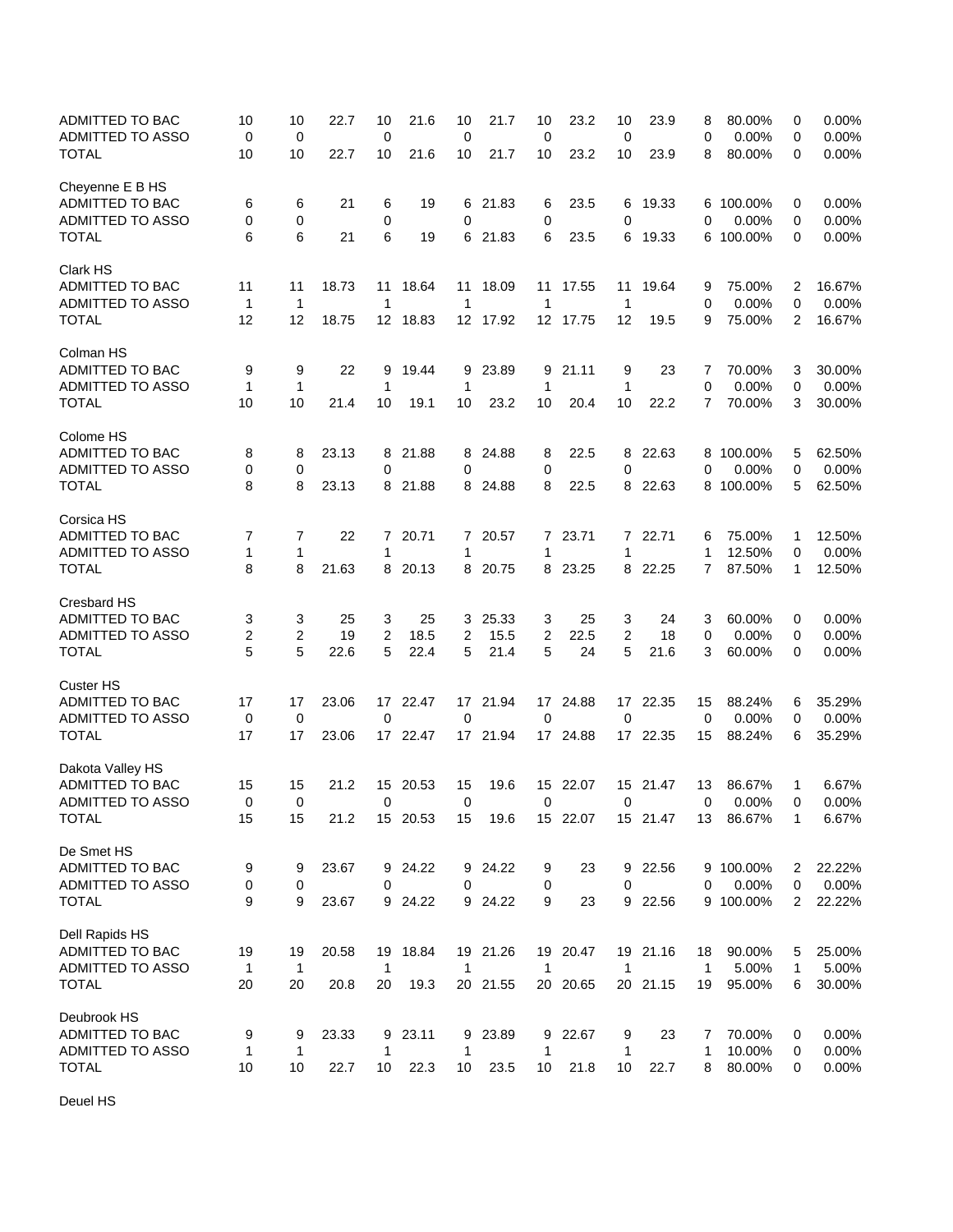| ADMITTED TO BAC<br><b>ADMITTED TO ASSO</b> | 15<br>0        | 15<br>0        | 20.67 | 15<br>0     | 19.07    | 15<br>0        | 20.93    | 15<br>0        | 20.27    | 15<br>0        | 21.6     | 11<br>0     | 73.33%<br>0.00%     | 3<br>0       | 20.00%<br>0.00% |
|--------------------------------------------|----------------|----------------|-------|-------------|----------|----------------|----------|----------------|----------|----------------|----------|-------------|---------------------|--------------|-----------------|
| <b>TOTAL</b>                               | 15             | 15             | 20.67 | 15          | 19.07    | 15             | 20.93    | 15             | 20.27    | 15             | 21.6     | 11          | 73.33%              | 3            | 20.00%          |
| Doland HS                                  |                |                |       |             |          |                |          |                |          |                |          |             |                     |              |                 |
| <b>ADMITTED TO BAC</b>                     | 7              | 7              | 22.86 |             | 7 22.71  |                | 7 20.86  | 7              | 25       | 7              | 22.71    | 7           | 77.78%              | 4            | 44.44%          |
| ADMITTED TO ASSO                           | $\overline{2}$ | $\overline{c}$ | 15.5  | 2           | 12       | $\overline{2}$ | 15       | $\overline{2}$ | 16       | $\overline{2}$ | 17       | $\mathbf 0$ | 0.00%               | 0            | 0.00%           |
| <b>TOTAL</b>                               | 9              | 9              | 21.22 | 9           | 20.33    | 9              | 19.56    | 9              | 23       | 9              | 21.44    | 7           | 77.78%              | 4            | 44.44%          |
| Douglas HS                                 |                |                |       |             |          |                |          |                |          |                |          |             |                     |              |                 |
| ADMITTED TO BAC                            | 16             | 16             | 21.63 | 16          | 21.06    | 16             | 20.5     | 16             | 22.56    | 16             | 22.06    | 14          | 82.35%              | 4            | 23.53%          |
| ADMITTED TO ASSO                           | 1              | 1              |       | 1           |          | $\mathbf 1$    |          | 1              |          | $\mathbf{1}$   |          | 1           | 5.88%               | 0            | 0.00%           |
| <b>TOTAL</b>                               | 17             | 17             | 22    | 17          | 21.59    | 17             | 20.76    | 17             | 23       | 17             | 22.29    | 15          | 88.24%              | 4            | 23.53%          |
| <b>Edgemont HS</b>                         |                |                |       |             |          |                |          |                |          |                |          |             |                     |              |                 |
| ADMITTED TO BAC                            | 3              | 3              | 21.33 | 3           | 18.33    | 3              | 21       | 3              | 21.33    | 3              | 23       | 2           | 66.67%              | 1            | 33.33%          |
| ADMITTED TO ASSO                           | 0              | 0              |       | 0           |          | 0              |          | 0              |          | 0              |          | 0           | 0.00%               | 0            | 0.00%           |
| <b>TOTAL</b>                               | 3              | 3              | 21.33 | 3           | 18.33    | 3              | 21       | 3              | 21.33    | 3              | 23       | 2           | 66.67%              | 1            | 33.33%          |
| <b>Edmunds Central HS</b>                  |                |                |       |             |          |                |          |                |          |                |          |             |                     |              |                 |
| ADMITTED TO BAC                            | 3              | 3              | 23    | 3           | 20.67    | 3              | 24       | 3              | 20.67    | 3              | 25.67    | 2           | 66.67%              | 0            | 0.00%           |
| ADMITTED TO ASSO                           | 0              | 0              |       | 0           |          | 0              |          | 0              |          | 0              |          | 0           | 0.00%               | 0            | 0.00%           |
| <b>TOTAL</b>                               | 3              | 3              | 23    | 3           | 20.67    | 3              | 24       | 3              | 20.67    | 3              | 25.67    | 2           | 66.67%              | 0            | 0.00%           |
| <b>Elk Point HS</b>                        |                |                |       |             |          |                |          |                |          |                |          |             |                     |              |                 |
| ADMITTED TO BAC                            | 12             | 12             | 23.67 |             | 12 21.25 | 12             | 25.5     |                | 12 23.67 |                | 12 23.42 | 12          | 92.31%              | 5            | 38.46%          |
| ADMITTED TO ASSO                           | $\mathbf 1$    | 1              |       | 1           |          | 1              |          | 1              |          | 1              |          | $\mathbf 0$ | 0.00%               | 0            | 0.00%           |
| <b>TOTAL</b>                               | 13             | 13             |       | 13          | 20.69    |                | 13 24.85 |                |          | 13             | 23       | 12          |                     | 5            | 38.46%          |
|                                            |                |                | 23.15 |             |          |                |          |                | 13 23.15 |                |          |             | 92.31%              |              |                 |
| <b>Elkton HS</b><br>ADMITTED TO BAC        | 10             | 10             | 22.1  | 10          | 21       | 10             | 20.8     | 10             | 23.2     | 10             | 22.3     |             | 10 100.00%          | 0            | 0.00%           |
|                                            |                |                |       |             |          |                |          |                |          |                |          |             |                     |              |                 |
| ADMITTED TO ASSO<br><b>TOTAL</b>           | 0<br>10        | 0<br>10        | 22.1  | 0<br>10     | 21       | 0<br>10        | 20.8     | 0<br>10        | 23.2     | 0<br>10        | 22.3     | 0           | 0.00%<br>10 100.00% | 0<br>0       | 0.00%<br>0.00%  |
|                                            |                |                |       |             |          |                |          |                |          |                |          |             |                     |              |                 |
| <b>Emery HS</b>                            |                |                |       |             |          |                |          |                |          |                |          |             |                     |              |                 |
| ADMITTED TO BAC                            | 6              | 6              | 23    | 6           | 22.67    | 6              | 23.5     | 6              | 22       | 6              | 22.83    |             | 6 100.00%           | 2            | 33.33%          |
| ADMITTED TO ASSO                           | 0              | 0              |       | 0           |          | 0              |          | 0              |          | 0              |          | 0           | 0.00%               | 0            | 0.00%           |
| <b>TOTAL</b>                               | 6              | 6              | 23    | 6           | 22.67    | 6              | 23.5     | 6              | 22       | 6              | 22.83    |             | 6 100.00%           | 2            | 33.33%          |
| <b>Estelline HS</b>                        |                |                |       |             |          |                |          |                |          |                |          |             |                     |              |                 |
| ADMITTED TO BAC                            | 5              | 5              | 21    | 5           | 20       | 5              | 20.8     | 5              | 21.2     | 5              | 21.8     | 5           | 100.00%             | 1            | 20.00%          |
| <b>ADMITTED TO ASSO</b>                    | $\Omega$       | $\Omega$       |       | 0           |          | $\Omega$       |          | $\Omega$       |          | $\Omega$       |          | 0           | 0.00%               | $\Omega$     | 0.00%           |
| <b>TOTAL</b>                               | 5              | 5              | 21    | 5           | 20       | 5              | 20.8     | 5              | 21.2     | 5              | 21.8     |             | 5 100.00%           | 1            | 20.00%          |
| Ethan HS                                   |                |                |       |             |          |                |          |                |          |                |          |             |                     |              |                 |
| ADMITTED TO BAC                            | 4              | 4              | 23.5  |             | 4 21.75  |                | 4 26.25  |                | 4 23.75  | 4              | 21.5     |             | 4 100.00%           | 0            | 0.00%           |
| ADMITTED TO ASSO                           | 0              | 0              |       | 0           |          | 0              |          | 0              |          | 0              |          | 0           | 0.00%               | 0            | 0.00%           |
| <b>TOTAL</b>                               | $\overline{4}$ | 4              | 23.5  |             | 4 21.75  |                | 4 26.25  |                | 4 23.75  | 4              | 21.5     |             | 4 100.00%           | 0            | 0.00%           |
| Eureka HS                                  |                |                |       |             |          |                |          |                |          |                |          |             |                     |              |                 |
| ADMITTED TO BAC                            | 10             | 10             | 22.6  | 10          | 22.7     | 10             | 20.7     | 10             | 23.8     | 10             | 22.4     | 8           | 80.00%              | $\mathbf{1}$ | 10.00%          |
| ADMITTED TO ASSO                           | $\pmb{0}$      | $\mathbf 0$    |       | $\mathbf 0$ |          | $\mathbf 0$    |          | $\mathbf 0$    |          | $\mathbf 0$    |          | 0           | 0.00%               | 0            | 0.00%           |
| <b>TOTAL</b>                               | 10             | 10             | 22.6  | 10          | 22.7     | $10$           | 20.7     | 10             | 23.8     | 10             | 22.4     | 8           | 80.00%              | 1            | 10.00%          |
| Faith HS                                   |                |                |       |             |          |                |          |                |          |                |          |             |                     |              |                 |
| ADMITTED TO BAC                            | 12             | 12             | 22.92 |             | 12 21.33 |                | 12 22.92 |                | 12 23.42 |                | 12 22.75 | 9           | 75.00%              | 2            | 16.67%          |
| ADMITTED TO ASSO                           | 0              | $\mathbf 0$    |       | 0           |          | 0              |          | 0              |          | $\mathbf 0$    |          | 0           | 0.00%               | 0            | 0.00%           |
| <b>TOTAL</b>                               | 12             | 12             | 22.92 |             | 12 21.33 |                | 12 22.92 |                | 12 23.42 |                | 12 22.75 | 9           | 75.00%              | 2            | 16.67%          |

Faulkton HS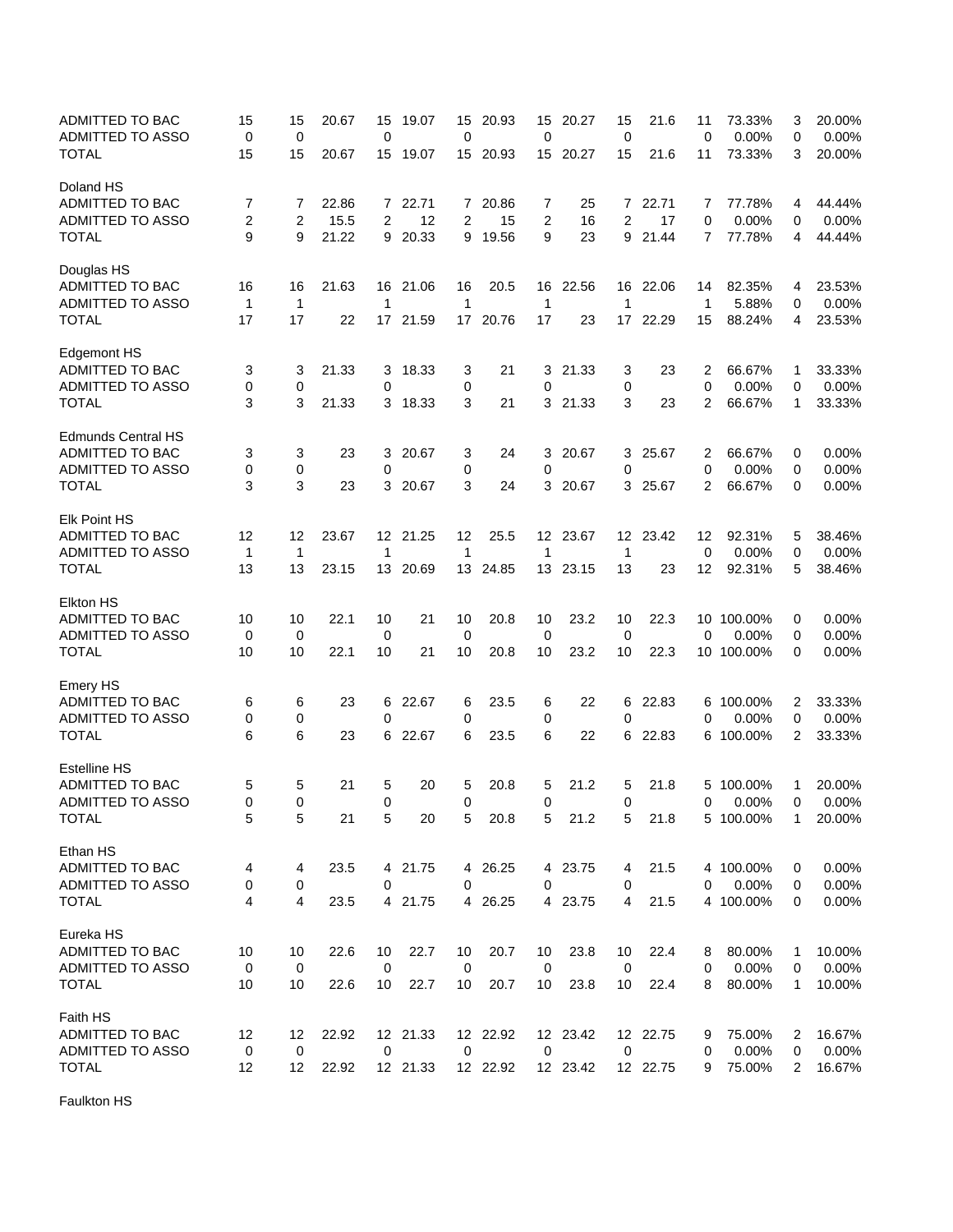| ADMITTED TO BAC<br><b>ADMITTED TO ASSO</b><br><b>TOTAL</b> | 11<br>0<br>11     | 11<br>$\mathbf 0$<br>11 | 22.18<br>22.18 | 11<br>0<br>11    | 21<br>21 | 11<br>$\mathbf 0$<br>11 | 21.91<br>21.91 | 11<br>0<br>11 | 22.18<br>22.18 | 11<br>0<br>11     | 22.82<br>22.82 | 9<br>0<br>9 | 81.82%<br>0.00%<br>81.82% | 0<br>0<br>0 | 0.00%<br>0.00%<br>0.00% |
|------------------------------------------------------------|-------------------|-------------------------|----------------|------------------|----------|-------------------------|----------------|---------------|----------------|-------------------|----------------|-------------|---------------------------|-------------|-------------------------|
| Flandreau HS                                               |                   |                         |                |                  |          |                         |                |               |                |                   |                |             |                           |             |                         |
| <b>ADMITTED TO BAC</b>                                     | 22                | 22                      | 23.36          |                  | 22 22.59 |                         | 22 23.64       |               | 22 23.14       |                   | 22 23.73       | 19          | 82.61%                    | 10          | 43.48%                  |
| ADMITTED TO ASSO                                           | $\mathbf{1}$      | $\mathbf{1}$            |                | $\mathbf{1}$     |          | $\mathbf 1$             |                | 1             |                | $\mathbf{1}$      |                | 1           | 4.35%                     | 0           | 0.00%                   |
| <b>TOTAL</b>                                               | 23                | 23                      | 23.09          | 23               | 22.43    | 23                      | 23.13          | 23            | 22.96          | 23                | 23.43          | 20          | 86.96%                    | 10          | 43.48%                  |
| Florence HS                                                |                   |                         |                |                  |          |                         |                |               |                |                   |                |             |                           |             |                         |
| ADMITTED TO BAC                                            | 5                 | 5                       | 22.2           | 5                | 20       | 5                       | 23.4           | 5             | 22             | 5                 | 22.8           |             | 5 100.00%                 | 3           | 60.00%                  |
| ADMITTED TO ASSO                                           | 0                 | 0                       |                | 0                |          | 0                       |                | 0             |                | 0                 |                | 0           | 0.00%                     | 0           | 0.00%                   |
| <b>TOTAL</b>                                               | 5                 | 5                       | 22.2           | 5                | 20       | 5                       | 23.4           | 5             | 22             | 5                 | 22.8           |             | 5 100.00%                 | 3           | 60.00%                  |
| <b>Frederick HS</b>                                        |                   |                         |                |                  |          |                         |                |               |                |                   |                |             |                           |             |                         |
| ADMITTED TO BAC                                            | 2                 | 2                       | 24             | 2                | 24       | 2                       | 23.5           | 2             | 24             | 2                 | 22.5           | 2           | 66.67%                    | 0           | 0.00%                   |
| ADMITTED TO ASSO<br><b>TOTAL</b>                           | $\mathbf{1}$<br>3 | 1<br>3                  | 21.67          | 1                | 3 21.33  | 1<br>3                  | 22             | 1<br>3        | 20.67          | $\mathbf{1}$<br>3 | 21             | 0<br>2      | 0.00%<br>66.67%           | 0<br>0      | 0.00%<br>0.00%          |
|                                                            |                   |                         |                |                  |          |                         |                |               |                |                   |                |             |                           |             |                         |
| Freeman HS<br>ADMITTED TO BAC                              | 8                 | 8                       | 23.13          | 8                | 23       | 8                       | 22.5           | 8             | 23.25          | 8                 | 23.25          | 6           | 66.67%                    | 0           | 0.00%                   |
| ADMITTED TO ASSO                                           | $\mathbf 1$       | 1                       |                | 1                |          | 1                       |                | 1             |                | 1                 |                | 1           | 11.11%                    | 0           | 0.00%                   |
| <b>TOTAL</b>                                               | 9                 | 9                       | 22.56          | 9                | 22.67    | 9                       | 21.89          | 9             | 22.11          | 9                 | 22.89          | 7           | 77.78%                    | 0           | 0.00%                   |
| Garretson HS                                               |                   |                         |                |                  |          |                         |                |               |                |                   |                |             |                           |             |                         |
| <b>ADMITTED TO BAC</b>                                     | 4                 | 4                       | 24             | 4                | 23       | 4                       | 25.25          | 4             | 24             | 4                 | 24.25          | 4           | 80.00%                    | 0           | 0.00%                   |
| ADMITTED TO ASSO                                           | 1                 | 1                       |                | 1                |          | 1                       |                | 1             |                | 1                 |                | 1           | 20.00%                    | 0           | 0.00%                   |
| <b>TOTAL</b>                                               | 5                 | 5                       | 24.2           | 5                | 22.8     | 5                       | 25.4           | 5             | 24.2           | 5                 | 25             |             | 5 100.00%                 | 0           | 0.00%                   |
| Gayville- Volin HS                                         |                   |                         |                |                  |          |                         |                |               |                |                   |                |             |                           |             |                         |
| ADMITTED TO BAC<br>ADMITTED TO ASSO                        | 5                 | 5                       | 23.8           | 5                | 23.2     | 5                       | 23.6           | 5             | 24.4           | 5                 | 23.4           | 4           | 80.00%<br>0.00%           | 2           | 40.00%<br>0.00%         |
| <b>TOTAL</b>                                               | 0<br>5            | 0<br>5                  | 23.8           | 0<br>5           | 23.2     | 0<br>5                  | 23.6           | 0<br>5        | 24.4           | 0<br>5            | 23.4           | 0<br>4      | 80.00%                    | 0<br>2      | 40.00%                  |
| Geddes HS                                                  |                   |                         |                |                  |          |                         |                |               |                |                   |                |             |                           |             |                         |
| ADMITTED TO BAC                                            | 8                 | 8                       | 21.75          | 8                | 21       | 8                       | 20.25          | 8             | 23             | 8                 | 21.5           |             | 8 100.00%                 | 1           | 12.50%                  |
| ADMITTED TO ASSO                                           | 0                 | 0                       |                | 0                |          | 0                       |                | 0             |                | 0                 |                | 0           | 0.00%                     | 0           | 0.00%                   |
| <b>TOTAL</b>                                               | 8                 | 8                       | 21.75          | 8                | 21       | 8                       | 20.25          | 8             | 23             | 8                 | 21.5           |             | 8 100.00%                 | 1           | 12.50%                  |
| Gettysburg HS                                              |                   |                         |                |                  |          |                         |                |               |                |                   |                |             |                           |             |                         |
| ADMITTED TO BAC                                            | 3                 | 3                       | 22.67          | 3                | 20.33    | 3                       | 23.33          | 3             | 23.33          | 3                 | 23             | 3           | 100.00%                   | 0           | 0.00%                   |
| ADMITTED TO ASSO                                           | $\Omega$          | $\Omega$                |                | $\mathbf 0$      |          | $\Omega$                |                | 0             |                | 0                 |                | 0           | 0.00%                     | $\Omega$    | 0.00%                   |
| <b>TOTAL</b>                                               | 3                 | 3                       | 22.67          |                  | 3 20.33  |                         | 3 23.33        |               | 3 23.33        | 3                 | 23             |             | 3 100.00%                 | 0           | 0.00%                   |
| Grant-Deuel HS                                             |                   |                         |                |                  |          |                         |                |               |                |                   |                |             |                           |             |                         |
| <b>ADMITTED TO BAC</b>                                     | 6                 | 6                       | 21             | 6                | 20       |                         | 6 19.67        | 6             | 21.5           |                   | 6 21.17        |             | 6 100.00%                 | 0           | $0.00\%$                |
| ADMITTED TO ASSO                                           | 0                 | 0                       |                | $\boldsymbol{0}$ |          | 0                       |                | 0             |                | 0                 |                | 0           | 0.00%                     | 0           | 0.00%                   |
| <b>TOTAL</b>                                               | 6                 | 6                       | 21             | 6                | 20       |                         | 6 19.67        | 6             | 21.5           |                   | 6 21.17        |             | 6 100.00%                 | 0           | 0.00%                   |
| <b>Great Plains Luth</b>                                   |                   |                         |                |                  |          |                         |                |               |                |                   |                |             |                           |             |                         |
| ADMITTED TO BAC                                            | 3                 | 3                       | 26.67          |                  | 3 25.67  |                         | 3 26.33        | 3             | 25.33          |                   | 3 28.67        |             | 3 100.00%                 | 0           | 0.00%                   |
| ADMITTED TO ASSO                                           | 0                 | $\pmb{0}$               |                | 0                |          | 0                       |                | 0             |                | 0                 |                | 0           | 0.00%                     | 0           | 0.00%                   |
| <b>TOTAL</b>                                               | 3                 | 3                       | 26.67          |                  | 3 25.67  |                         | 3 26.33        |               | 3 25.33        |                   | 3 28.67        |             | 3 100.00%                 | 0           | 0.00%                   |
| Gregory HS                                                 |                   |                         |                |                  |          |                         |                |               |                |                   |                |             |                           |             |                         |
| ADMITTED TO BAC                                            | 16                | 16                      | 21.63          |                  | 16 21.13 |                         | 16 20.31       |               | 16 23.25       |                   | 16 20.88       | 15          | 93.75%                    | 6           | 37.50%                  |
| ADMITTED TO ASSO                                           | $\pmb{0}$         | 0                       |                | 0                |          | 0                       |                | 0             |                | 0                 |                | 0           | 0.00%                     | 0           | 0.00%                   |
| <b>TOTAL</b>                                               | 16                | 16                      | 21.63          |                  | 16 21.13 |                         | 16 20.31       |               | 16 23.25       |                   | 16 20.88       | 15          | 93.75%                    | 6           | 37.50%                  |

Groton HS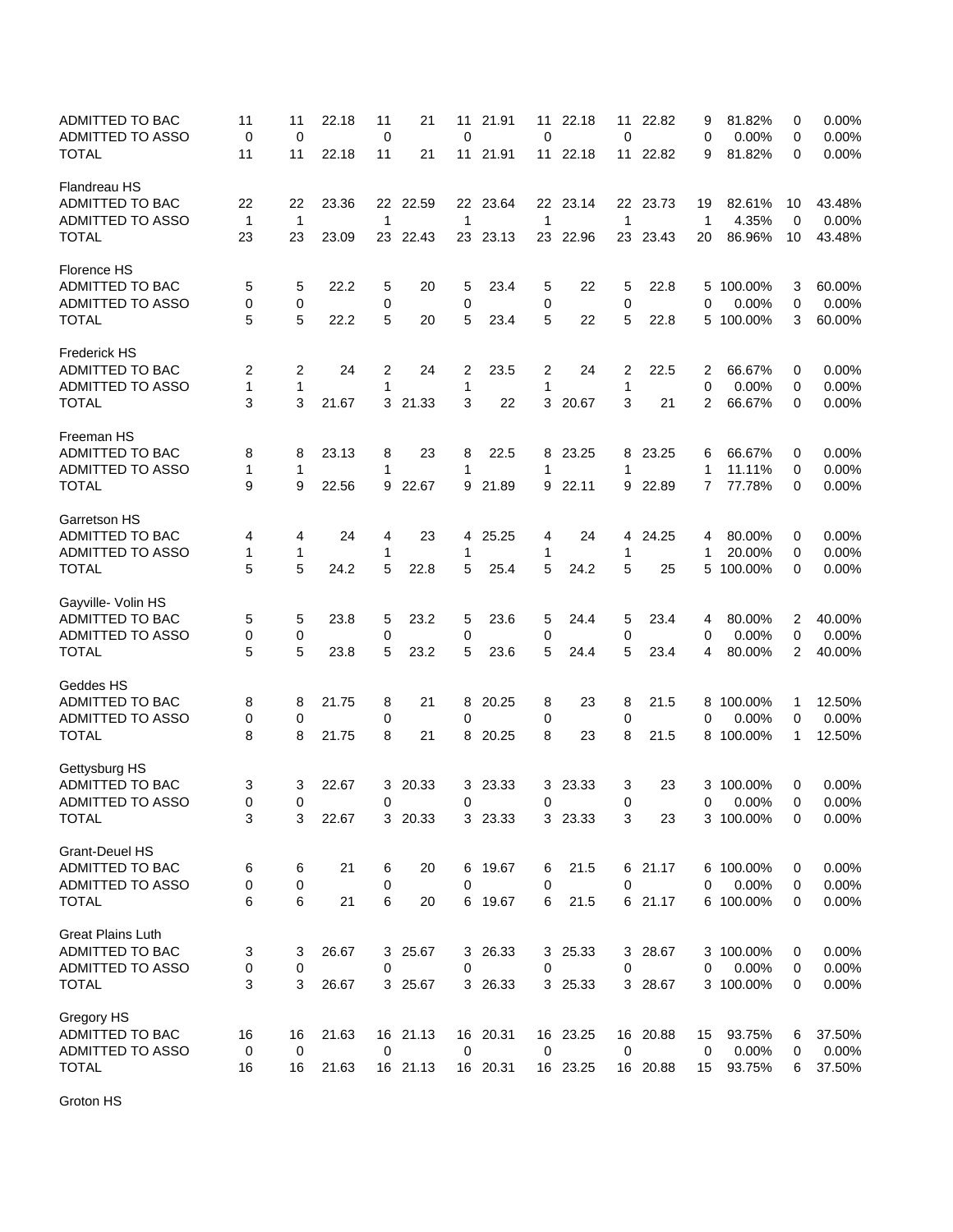| ADMITTED TO BAC<br>ADMITTED TO ASSO     | 9<br>1              | 9<br>1              | 24.67 | 9<br>1         | 22.56    | 9<br>1         | 26.44    | 9<br>1 | 24.11          | 9<br>1              | 24.67          | 9<br>1      | 90.00%<br>10.00%   | 3<br>0      | 30.00%<br>0.00% |
|-----------------------------------------|---------------------|---------------------|-------|----------------|----------|----------------|----------|--------|----------------|---------------------|----------------|-------------|--------------------|-------------|-----------------|
| <b>TOTAL</b>                            | 10                  | 10                  | 23.9  | 10             | 21.8     | 10             | 25.5     | 10     | 23.6           | 10                  | 23.9           | 10          | 100.00%            | 3           | 30.00%          |
| Hamlin HS                               |                     |                     |       |                |          |                |          |        |                |                     |                |             |                    |             |                 |
| ADMITTED TO BAC                         | 15                  | 15                  | 22.73 | 15             | 21.6     | 15             | 24.2     | 15     | 21.6           | 15                  | 22.87          | 14          | 93.33%             | 10          | 66.67%          |
| ADMITTED TO ASSO                        | 0                   | $\mathbf 0$         |       | 0              |          | 0              |          | 0      |                | $\mathbf 0$         |                | $\mathbf 0$ | 0.00%              | $\mathbf 0$ | 0.00%           |
| <b>TOTAL</b>                            | 15                  | 15                  | 22.73 | 15             | 21.6     | 15             | 24.2     | 15     | 21.6           | 15                  | 22.87          | 14          | 93.33%             | 10          | 66.67%          |
| Hanson HS                               |                     |                     |       |                |          |                |          |        |                |                     |                |             |                    |             |                 |
| ADMITTED TO BAC                         | 8                   | 8                   | 19.88 | 8              | 17.63    | 8              | 21.38    | 8      | 19.75          | 8                   | 20.38          | 5           | 62.50%             | 0           | 0.00%           |
| <b>ADMITTED TO ASSO</b>                 | 0                   | 0                   |       | 0              |          | 0              |          | 0      |                | $\mathbf 0$         |                | 0           | 0.00%              | 0           | 0.00%           |
| <b>TOTAL</b>                            | 8                   | 8                   | 19.88 | 8              | 17.63    |                | 8 21.38  | 8      | 19.75          | 8                   | 20.38          | 5           | 62.50%             | 0           | 0.00%           |
| Harding County HS                       |                     |                     |       |                |          |                |          |        |                |                     |                |             |                    |             |                 |
| ADMITTED TO BAC                         | 7                   | 7                   | 23.86 |                | 7 23.57  | $\mathbf 0$    | 7 23.86  | 7      | 23.29          | 7                   | 25             |             | 7 100.00%          | 5           | 71.43%          |
| ADMITTED TO ASSO<br>TOTAL               | 0<br>$\overline{7}$ | 0<br>$\overline{7}$ | 23.86 | 0              | 7 23.57  |                | 7 23.86  | 0      | 7 23.29        | 0<br>$\overline{7}$ | 25             | 0           | 0.00%<br>7 100.00% | 0<br>5      | 0.00%<br>71.43% |
|                                         |                     |                     |       |                |          |                |          |        |                |                     |                |             |                    |             |                 |
| Harrisburg HS<br><b>ADMITTED TO BAC</b> | 22                  | 22                  | 21.82 | 22             | 20.45    | 22             | 21.68    | 22     | 21.41          | 22                  | 23             | 22          | 88.00%             |             | 40.00%          |
| ADMITTED TO ASSO                        | 3                   | $\overline{2}$      | 19.5  | $\overline{2}$ | 18.5     | $\overline{2}$ | 17       | 2      | 20             | $\overline{2}$      | 22             | 1           | 4.00%              | 10<br>0     | 0.00%           |
| <b>TOTAL</b>                            | 25                  | 24                  | 21.63 | 24             | 20.29    | 24             | 21.29    | 24     | 21.29          | 24                  | 22.92          | 23          | 92.00%             | 10          | 40.00%          |
|                                         |                     |                     |       |                |          |                |          |        |                |                     |                |             |                    |             |                 |
| Henry HS<br>ADMITTED TO BAC             |                     |                     | 21.33 |                |          |                |          |        |                |                     |                |             |                    |             | 33.33%          |
| ADMITTED TO ASSO                        | 3<br>0              | 3<br>0              |       | 3<br>0         | 19.33    | 3<br>0         | 21       | 3<br>0 | 21             | 3<br>0              | 22.33          | 2<br>0      | 66.67%<br>0.00%    | 1<br>0      | 0.00%           |
| <b>TOTAL</b>                            | 3                   | 3                   | 21.33 |                | 3 19.33  | 3              | 21       | 3      | 21             | 3                   | 22.33          | 2           | 66.67%             | 1           | 33.33%          |
|                                         |                     |                     |       |                |          |                |          |        |                |                     |                |             |                    |             |                 |
| Herreid HS<br>ADMITTED TO BAC           |                     |                     | 19.83 | 6              | 18.33    | 6              | 18.67    | 6      | 19.5           | 6                   | 22.17          | 6           | 85.71%             | 0           | 0.00%           |
| ADMITTED TO ASSO                        | 6<br>$\mathbf 1$    | 6<br>1              |       | 1              |          | 1              |          | 1      |                | 1                   |                | 0           | 0.00%              | 0           | 0.00%           |
| <b>TOTAL</b>                            | $\overline{7}$      | $\overline{7}$      | 19.71 |                | 7 18.71  | $7^{\circ}$    | 18.14    | 7      | 19.71          | $\overline{7}$      | 21.71          | 6           | 85.71%             | 0           | 0.00%           |
|                                         |                     |                     |       |                |          |                |          |        |                |                     |                |             |                    |             |                 |
| <b>Highmore HS</b>                      |                     |                     |       |                |          |                |          |        |                |                     |                |             |                    |             |                 |
| ADMITTED TO BAC                         | 6                   | 6                   | 20.83 | 6              | 19.33    |                | 6 20.67  | 6      | 21.33          | 6                   | 21.17          |             | 6 100.00%          | 0           | 0.00%           |
| ADMITTED TO ASSO                        | 0                   | 0                   |       | 0              |          | 0              |          | 0      |                | 0                   |                | 0           | 0.00%              | 0           | 0.00%           |
| <b>TOTAL</b>                            | 6                   | 6                   | 20.83 | 6              | 19.33    |                | 6 20.67  | 6      | 21.33          | 6                   | 21.17          |             | 6 100.00%          | 0           | 0.00%           |
| Hill City HS                            |                     |                     |       |                |          |                |          |        |                |                     |                |             |                    |             |                 |
| <b>ADMITTED TO BAC</b>                  | 10                  | 10                  | 21.1  | 10             | 19.8     | 10             | 20.3     | 10     | 22.5           | 10                  | 21.1           | 9           | 75.00%             | 3           | 25.00%          |
| <b>ADMITTED TO ASSO</b>                 | $\overline{2}$      | $\overline{2}$      | 17.5  | 2              | 15       | 2              | 17.5     | 2      | 18<br>12 21.75 | 2                   | 19<br>12 20.75 | 0           | 0.00%              | 0           | 0.00%           |
| <b>TOTAL</b>                            | 12                  | 12                  | 20.5  | 12             | 19       |                | 12 19.83 |        |                |                     |                | 9           | 75.00%             | 3           | 25.00%          |
| Hot Springs HS                          |                     |                     |       |                |          |                |          |        |                |                     |                |             |                    |             |                 |
| ADMITTED TO BAC                         | 17                  | 17                  | 21.47 |                | 17 20.59 |                | 17 21.65 |        | 17 22.06       |                     | 17 21.18       | 15          | 88.24%             | 0           | 0.00%           |
| ADMITTED TO ASSO                        | $\pmb{0}$           | 0                   |       | 0              |          | 0              |          | 0      |                | 0                   |                | 0           | 0.00%              | 0           | 0.00%           |
| <b>TOTAL</b>                            | 17                  | 17                  | 21.47 |                | 17 20.59 |                | 17 21.65 |        | 17 22.06       |                     | 17 21.18       | 15          | 88.24%             | 0           | 0.00%           |
| Hoven HS                                |                     |                     |       |                |          |                |          |        |                |                     |                |             |                    |             |                 |
| ADMITTED TO BAC                         | 11                  | 11                  | 22.82 |                | 11 22.27 | 11             | 24.91    |        | 11 22.45       |                     | 11 21.55       |             | 11 100.00%         | 9           | 81.82%          |
| ADMITTED TO ASSO                        | 0                   | 0                   |       | 0              |          | 0              |          | 0      |                | $\mathbf 0$         |                | 0           | 0.00%              | 0           | 0.00%           |
| <b>TOTAL</b>                            | 11                  | 11                  | 22.82 | 11             | 22.27    | 11             | 24.91    | 11     | 22.45          |                     | 11 21.55       |             | 11 100.00%         | 9           | 81.82%          |
| Howard HS                               |                     |                     |       |                |          |                |          |        |                |                     |                |             |                    |             |                 |
| ADMITTED TO BAC                         | 10                  | 10                  | 23.4  | 10             | 23.1     | 10             | 23.1     | 10     | 22.9           | 10                  | 23.7           | 9           | 90.00%             | 3           | 30.00%          |
| ADMITTED TO ASSO                        | $\mathbf 0$         | 0                   |       | $\mathbf 0$    |          | 0              |          | 0      |                | 0                   |                | 0           | 0.00%              | 0           | 0.00%           |
| <b>TOTAL</b>                            | 10                  | 10                  | 23.4  | 10             | 23.1     | 10             | 23.1     | 10     | 22.9           | 10                  | 23.7           | 9           | 90.00%             | 3           | 30.00%          |

Hurley HS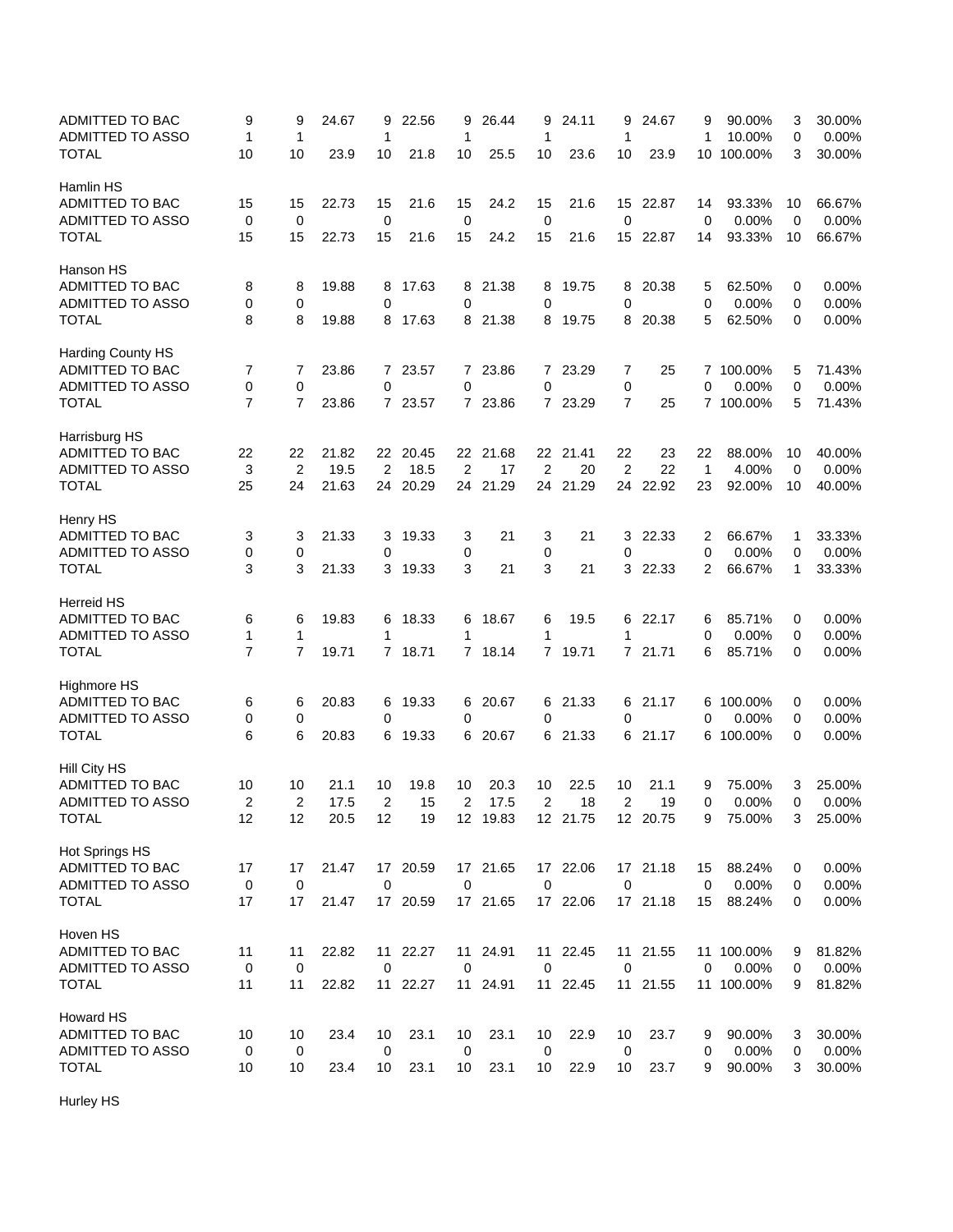| ADMITTED TO BAC<br>ADMITTED TO ASSO<br><b>TOTAL</b> | 8<br>0<br>8    | 8<br>0<br>8    | 21.5<br>21.5 | 8<br>0<br>8      | 21.13<br>21.13 | 8<br>0          | 21.63<br>8 21.63 | 8<br>0<br>8 | 22.13<br>22.13 | 8<br>0<br>8    | 20.5<br>20.5 | 6<br>0<br>6    | 75.00%<br>0.00%<br>75.00% | 6<br>0<br>6    | 75.00%<br>0.00%<br>75.00% |
|-----------------------------------------------------|----------------|----------------|--------------|------------------|----------------|-----------------|------------------|-------------|----------------|----------------|--------------|----------------|---------------------------|----------------|---------------------------|
|                                                     |                |                |              |                  |                |                 |                  |             |                |                |              |                |                           |                |                           |
| Huron Senior HS<br>ADMITTED TO BAC                  | 57             | 57             | 22.56        |                  | 57 21.61       |                 | 57 21.21         |             | 57 24.28       | 57             | 22.61        | 49             | 83.05%                    | 21             | 35.59%                    |
| ADMITTED TO ASSO                                    | $\overline{2}$ | $\overline{2}$ | 17           | $\overline{2}$   | 15             | $\overline{2}$  | 15.5             | 2           | 17.5           | $\overline{2}$ | 19.5         | 0              | 0.00%                     | 0              | 0.00%                     |
| <b>TOTAL</b>                                        | 59             | 59             | 22.37        |                  | 59 21.39       | 59              | 21.02            | 59          | 24.05          | 59             | 22.51        | 49             | 83.05%                    | 21             | 35.59%                    |
| Ipswich HS                                          |                |                |              |                  |                |                 |                  |             |                |                |              |                |                           |                |                           |
| ADMITTED TO BAC                                     | 10             | 10             | 23.1         | 10               | 21.1           | 10              | 23.5             | 10          | 22             | 10             | 24.6         | 7              | 70.00%                    | 2              | 20.00%                    |
| ADMITTED TO ASSO                                    | 0              | 0              |              | 0                |                | 0               |                  | 0           |                | 0              |              | 0              | 0.00%                     | 0              | 0.00%                     |
| <b>TOTAL</b>                                        | 10             | 10             | 23.1         | 10               | 21.1           | 10              | 23.5             | 10          | 22             | 10             | 24.6         | $\overline{7}$ | 70.00%                    | 2              | 20.00%                    |
| Irene HS                                            |                |                |              |                  |                |                 |                  |             |                |                |              |                |                           |                |                           |
| ADMITTED TO BAC                                     | 7              | 7              | 21.14        | 7                | 18.29          |                 | 7 22.29          | 7           | 20.86          | $\mathbf{7}$   | 22.14        | 7              | 87.50%                    | 0              | 0.00%                     |
| ADMITTED TO ASSO                                    | 1              | 1              |              | 1                |                | 1               |                  | 1           |                | 1              |              | 0              | 0.00%                     | 0              | 0.00%                     |
| <b>TOTAL</b>                                        | 8              | 8              | 20.88        | 8                | 18.38          |                 | 8 21.88          | 8           | 20.13          | 8              | 22           | $\overline{7}$ | 87.50%                    | 0              | 0.00%                     |
| Iroquois HS                                         |                |                |              |                  |                |                 |                  |             |                |                |              |                |                           |                |                           |
| ADMITTED TO BAC                                     | 7              | 7              | 22.86        | 7                | 23             |                 | 7 21.29          | 7           | 23.14          | 7              | 23.29        |                | 7 100.00%                 | 3              | 42.86%                    |
| ADMITTED TO ASSO                                    | 0              | 0              | 22.86        | 0                |                | 0               | 7 21.29          | 0           |                | 0              |              | 0              | 0.00%                     | 0              | 0.00%                     |
| <b>TOTAL</b>                                        | 7              | 7              |              | 7                | 23             |                 |                  | 7           | 23.14          |                | 7 23.29      |                | 7 100.00%                 | 3              | 42.86%                    |
| Kadoka HS<br>ADMITTED TO BAC                        | 4              | 4              | 23           | 4                | 22.25          |                 | 4 21.25          | 4           | 24.5           | 4              | 23.5         | 3              | 60.00%                    | 0              | 0.00%                     |
| ADMITTED TO ASSO                                    | 1              | 1              |              | 1                |                | 1               |                  | 1           |                | 1              |              | 0              | 0.00%                     | 0              | 0.00%                     |
| <b>TOTAL</b>                                        | 5              | 5              | 21.6         | 5                | 20.6           | 5               | 20.4             | 5           | 22.4           | 5              | 22.8         | 3              | 60.00%                    | 0              | 0.00%                     |
| Kimball HS                                          |                |                |              |                  |                |                 |                  |             |                |                |              |                |                           |                |                           |
| ADMITTED TO BAC                                     | 11             | 11             | 20.09        | 11               | 19             | 11              | 20.27            | 11          | 20.18          | 11             | 21.09        | 11             | 91.67%                    | 6              | 50.00%                    |
| ADMITTED TO ASSO                                    | $\mathbf 1$    | 1              |              | 1                |                | $\mathbf 1$     |                  | 1           |                | $\mathbf 1$    |              | 0              | 0.00%                     | 0              | 0.00%                     |
| <b>TOTAL</b>                                        | 12             | 12             | 19.67        | 12 <sup>12</sup> | 18.25          | 12 <sup>°</sup> | 19.92            | 12          | 19.75          | 12             | 20.92        | 11             | 91.67%                    | 6              | 50.00%                    |
| Lake Preston HS                                     |                |                |              |                  |                |                 |                  |             |                |                |              |                |                           |                |                           |
| <b>ADMITTED TO BAC</b>                              | 4              | 4              | 23.75        | 4                | 20.25          | 4               | 26.75            | 4           | 23.25          | 4              | 24.5         | 4              | 80.00%                    | 0              | 0.00%                     |
| ADMITTED TO ASSO                                    | 1              | 1              |              | 1                |                | 1               |                  | 1           |                | 1              |              | 0              | 0.00%                     | 0              | 0.00%                     |
| <b>TOTAL</b>                                        | 5              | 5              | 22.6         | 5                | 19.6           | 5               | 25.2             | 5           | 22.4           | 5              | 22.8         | 4              | 80.00%                    | 0              | 0.00%                     |
| Langford HS                                         |                |                |              |                  |                |                 |                  |             |                |                |              |                |                           |                |                           |
| ADMITTED TO BAC<br><b>ADMITTED TO ASSO</b>          | 5<br>$\Omega$  | 5<br>0         | 21.2         | 5<br>0           | 19.2           | 5<br>$\Omega$   | 21               | 5<br>0      | 22.4           | 5<br>0         | 21.8         | 5<br>0         | 100.00%<br>0.00%          | 0<br>0         | 0.00%<br>0.00%            |
| <b>TOTAL</b>                                        | 5              | 5              | 21.2         | 5                | 19.2           | 5               | 21               | 5           | 22.4           | 5              | 21.8         |                | 5 100.00%                 | 0              | 0.00%                     |
| Lead HS                                             |                |                |              |                  |                |                 |                  |             |                |                |              |                |                           |                |                           |
| ADMITTED TO BAC                                     | 16             | 16             | 20.06        |                  | 16 18.69       |                 | 16 19.88         |             | 16 21.56       |                | 16 20.06     | 14             | 87.50%                    | $\overline{c}$ | 12.50%                    |
| ADMITTED TO ASSO                                    | 0              | $\mathbf 0$    |              | 0                |                | $\mathbf 0$     |                  | 0           |                | 0              |              | 0              | 0.00%                     | 0              | 0.00%                     |
| <b>TOTAL</b>                                        | 16             | 16             | 20.06        |                  | 16 18.69       |                 | 16 19.88         |             | 16 21.56       |                | 16 20.06     | 14             | 87.50%                    | 2              | 12.50%                    |
| Lemmon HS                                           |                |                |              |                  |                |                 |                  |             |                |                |              |                |                           |                |                           |
| ADMITTED TO BAC                                     | 6              | 6              | 22           | 6                | 20.33          |                 | 6 22.17          |             | 6 22.67        | 6              | 22.5         |                | 6 100.00%                 | 0              | 0.00%                     |
| ADMITTED TO ASSO                                    | 0              | 0              |              | 0                |                | 0               |                  | 0           |                | 0              |              | 0              | 0.00%                     | 0              | 0.00%                     |
| <b>TOTAL</b>                                        | 6              | 6              | 22           |                  | 6 20.33        |                 | 6 22.17          |             | 6 22.67        | 6              | 22.5         |                | 6 100.00%                 | 0              | 0.00%                     |
| Lennox HS                                           |                |                |              |                  |                |                 |                  |             |                |                |              |                |                           |                |                           |
| ADMITTED TO BAC                                     | 40             | 40             | 20.93        |                  | 40 19.75       |                 | 40 20.53         | 40          | 20.9           | 40             | 21.9         | 38             | 90.48%                    | 13             | 30.95%                    |
| ADMITTED TO ASSO                                    | $\overline{c}$ | 2              | 18.5         | $\overline{2}$   | 16.5           | $\overline{c}$  | 18               | 2           | 20             | $\sqrt{2}$     | 19           | 0              | 0.00%                     | 0              | 0.00%                     |
| <b>TOTAL</b>                                        | 42             | 42             | 20.81        | 42               | 19.6           | 42              | 20.4             |             | 42 20.86       |                | 42 21.76     | 38             | 90.48%                    | 13             | 30.95%                    |

Leola HS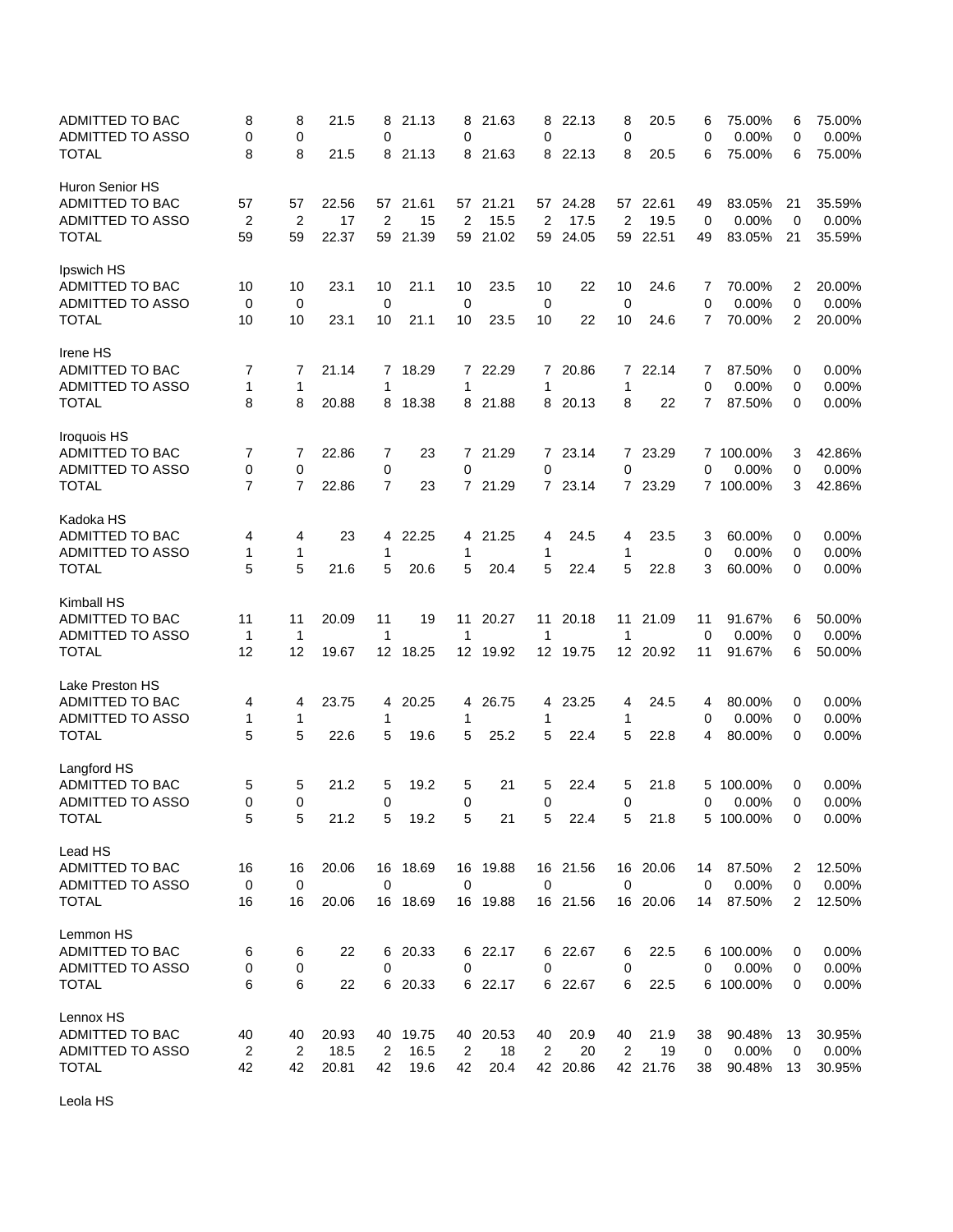| ADMITTED TO BAC<br>ADMITTED TO ASSO<br><b>TOTAL</b> | 4<br>0<br>4          | 4<br>0<br>4          | 24.5<br>24.5  | 4<br>0<br>4          | 25<br>25   | 4<br>0<br>4    | 21.75<br>21.75 | 4<br>0<br>4    | 24.25<br>24.25 | 4<br>0<br>4          | 25.75<br>25.75 | 0           | 4 100.00%<br>0.00%<br>4 100.00% | 0<br>0<br>0    | 0.00%<br>0.00%<br>0.00% |
|-----------------------------------------------------|----------------------|----------------------|---------------|----------------------|------------|----------------|----------------|----------------|----------------|----------------------|----------------|-------------|---------------------------------|----------------|-------------------------|
|                                                     |                      |                      |               |                      |            |                |                |                |                |                      |                |             |                                 |                |                         |
| Lincoln HS, SF                                      |                      |                      |               |                      |            |                |                |                |                |                      |                |             |                                 |                |                         |
| ADMITTED TO BAC<br>ADMITTED TO ASSO                 | 87<br>$\overline{2}$ | 87<br>$\overline{2}$ | 22.95<br>17.5 | 87<br>$\overline{2}$ | 21.9<br>18 | $\overline{c}$ | 87 22.49<br>17 | $\overline{2}$ | 87 23.83<br>17 | 87<br>$\overline{2}$ | 23.02<br>17.5  | 67<br>0     | 75.28%<br>0.00%                 | 15<br>0        | 16.85%<br>0.00%         |
| <b>TOTAL</b>                                        | 89                   | 89                   | 22.83         | 89                   | 21.81      | 89             | 22.37          | 89             | 23.67          | 89                   | 22.9           | 67          | 75.28%                          | 15             | 16.85%                  |
|                                                     |                      |                      |               |                      |            |                |                |                |                |                      |                |             |                                 |                |                         |
| Little Wound Day S                                  |                      |                      |               |                      |            |                |                |                |                |                      |                |             |                                 |                |                         |
| ADMITTED TO BAC                                     | 3                    | 3                    | 16.67         | 3                    | 16         | 3              | 15.67          | 3              | 15.67          | 3                    | 18.33          | 0           | 0.00%                           | 1              | 33.33%                  |
| ADMITTED TO ASSO                                    | 0                    | 0                    |               | 0                    |            | 0              |                | 0              |                | 0                    |                | 0           | 0.00%                           | 0              | 0.00%                   |
| <b>TOTAL</b>                                        | 3                    | 3                    | 16.67         | 3                    | 16         | 3              | 15.67          | 3              | 15.67          | 3                    | 18.33          | 0           | 0.00%                           | 1              | 33.33%                  |
| Lyman HS                                            |                      |                      |               |                      |            |                |                |                |                |                      |                |             |                                 |                |                         |
| ADMITTED TO BAC                                     | 10                   | 10                   | 23.1          | 10                   | 22.4       | 10             | 22.5           | 10             | 23.8           | 10                   | 23             |             | 10 100.00%                      | 5              | 50.00%                  |
| ADMITTED TO ASSO                                    | 0                    | 0                    |               | $\mathbf 0$          |            | $\mathbf 0$    |                | 0              |                | 0                    |                | 0           | 0.00%                           | 0              | 0.00%                   |
| <b>TOTAL</b>                                        | 10                   | 10                   | 23.1          | 10                   | 22.4       | 10             | 22.5           | 10             | 23.8           | 10                   | 23             |             | 10 100.00%                      | 5              | 50.00%                  |
| Madison HS                                          |                      |                      |               |                      |            |                |                |                |                |                      |                |             |                                 |                |                         |
| ADMITTED TO BAC                                     | 45                   | 45                   | 23.71         | 45                   | 23.67      | 45             | 23.24          | 45             | 23.8           | 45                   | 23.4           | 41          | 85.42%                          | 0              | 0.00%                   |
| ADMITTED TO ASSO                                    | 3                    | 3                    | 19.33         | 3                    | 17         | 3              | 17.33          | 3              | 22             | 3                    | 19.33          | $\mathbf 1$ | 2.08%                           | 0              | 0.00%                   |
| <b>TOTAL</b>                                        | 48                   | 48                   | 23.44         |                      | 48 23.25   |                | 48 22.88       | 48             | 23.69          | 48                   | 23.15          | 42          | 87.50%                          | 0              | 0.00%                   |
| <b>Marion HS</b>                                    |                      |                      |               |                      |            |                |                |                |                |                      |                |             |                                 |                |                         |
| ADMITTED TO BAC                                     | 7                    | 7                    | 22.29         |                      | 7 20.86    |                | 7 23.57        | $\mathbf{7}$   | 20.71          |                      | 7 23.57        |             | 7 100.00%                       | 3              | 42.86%                  |
| ADMITTED TO ASSO                                    | 0                    | 0                    |               | 0                    |            | 0              |                | 0              |                | 0                    |                | 0           | 0.00%                           | 0              | 0.00%                   |
| <b>TOTAL</b>                                        | $\overline{7}$       | $\overline{7}$       | 22.29         |                      | 7 20.86    |                | 7 23.57        | $\mathbf{7}$   | 20.71          |                      | 7 23.57        |             | 7 100.00%                       | 3              | 42.86%                  |
|                                                     |                      |                      |               |                      |            |                |                |                |                |                      |                |             |                                 |                |                         |
| Marty Indian School<br>ADMITTED TO BAC              | 5                    | 5                    | 17.4          | 5                    | 16.6       | 5              | 16.6           | 5              | 18.4           | 5                    | 17.4           | 3           | 60.00%                          | 0              | 0.00%                   |
| ADMITTED TO ASSO                                    | 0                    | 0                    |               | 0                    |            | 0              |                | 0              |                | 0                    |                | 0           | 0.00%                           | 0              | 0.00%                   |
| <b>TOTAL</b>                                        | 5                    | 5                    | 17.4          | 5                    | 16.6       | 5              | 16.6           | 5              | 18.4           | 5                    | 17.4           | 3           | 60.00%                          | 0              | 0.00%                   |
|                                                     |                      |                      |               |                      |            |                |                |                |                |                      |                |             |                                 |                |                         |
| McCook Central HS<br>ADMITTED TO BAC                | 16                   |                      | 23.38         |                      | 16 22.69   | 16             | 24.38          |                | 22.69          |                      | 16 23.19       |             | 93.75%                          |                | 25.00%                  |
| ADMITTED TO ASSO                                    | 0                    | 16<br>0              |               | 0                    |            | 0              |                | 16<br>0        |                | 0                    |                | 15<br>0     | 0.00%                           | 4<br>0         | 0.00%                   |
| <b>TOTAL</b>                                        | 16                   | 16                   | 23.38         |                      | 16 22.69   |                | 16 24.38       |                | 16 22.69       |                      | 16 23.19       | 15          | 93.75%                          | 4              | 25.00%                  |
|                                                     |                      |                      |               |                      |            |                |                |                |                |                      |                |             |                                 |                |                         |
| McIntosh HS                                         |                      |                      |               |                      |            |                |                |                |                |                      |                |             |                                 |                |                         |
| <b>ADMITTED TO BAC</b><br><b>ADMITTED TO ASSO</b>   | 3<br>1               | 3<br>1               | 27.67         | 3<br>1               | 25.33      | 3<br>1         | 26.67          | 3<br>1         | 27.33          | 3<br>1               | 29.67          | 3           | 75.00%<br>0.00%                 | 1<br>$\Omega$  | 25.00%                  |
| <b>TOTAL</b>                                        | 4                    | 4                    | 24.5          | 4                    | 22.5       | 4              | 24             | 4              | 23.75          | 4                    | 26             | 0<br>3      | 75.00%                          | 1              | 0.00%<br>25.00%         |
|                                                     |                      |                      |               |                      |            |                |                |                |                |                      |                |             |                                 |                |                         |
| McLaughlin HS                                       |                      |                      |               |                      |            |                |                |                |                |                      |                |             |                                 |                |                         |
| ADMITTED TO BAC                                     | 2                    | 2                    | 23            | 2                    | 22         | 2              | 22             | 2              | 24             | 2                    | 22.5           | 2           | 66.67%                          | 0              | 0.00%                   |
| ADMITTED TO ASSO                                    | $\mathbf{1}$         | $\mathbf 1$          |               | $\mathbf{1}$         |            | $\mathbf{1}$   |                | 1              |                | $\mathbf 1$          |                | 1           | 33.33%                          | 0              | 0.00%                   |
| <b>TOTAL</b>                                        | 3                    | 3                    | 22            | 3                    | 21         | 3              | 20             | 3              | 24             | 3                    | 22             |             | 3 100.00%                       | 0              | 0.00%                   |
| Menno HS                                            |                      |                      |               |                      |            |                |                |                |                |                      |                |             |                                 |                |                         |
| ADMITTED TO BAC                                     | 5                    | 5                    | 21.4          | 5                    | 19.8       | 5              | 19.4           | 5              | 23.4           | 5                    | 22             |             | 5 100.00%                       | 1              | 20.00%                  |
| ADMITTED TO ASSO                                    | 0                    | 0                    |               | 0                    |            | 0              |                | 0              |                | 0                    |                | 0           | 0.00%                           | 0              | 0.00%                   |
| <b>TOTAL</b>                                        | 5                    | 5                    | 21.4          | 5                    | 19.8       | 5              | 19.4           | 5              | 23.4           | 5                    | 22             |             | 5 100.00%                       | 1              | 20.00%                  |
| Midland HS                                          |                      |                      |               |                      |            |                |                |                |                |                      |                |             |                                 |                |                         |
| ADMITTED TO BAC                                     | 5                    | 5                    | 22.8          | 5                    | 22.4       | 5              | 23             | 5              | 21.8           | 5                    | 23.8           | 4           | 80.00%                          | 2              | 40.00%                  |
| ADMITTED TO ASSO                                    | 0                    | 0                    |               | 0                    |            | 0              |                | 0              |                | $\mathbf 0$          |                | 0           | 0.00%                           | 0              | 0.00%                   |
| <b>TOTAL</b>                                        | 5                    | 5                    | 22.8          | 5                    | 22.4       | 5              | 23             | 5              | 21.8           | 5                    | 23.8           | 4           | 80.00%                          | $\overline{2}$ | 40.00%                  |

Milbank HS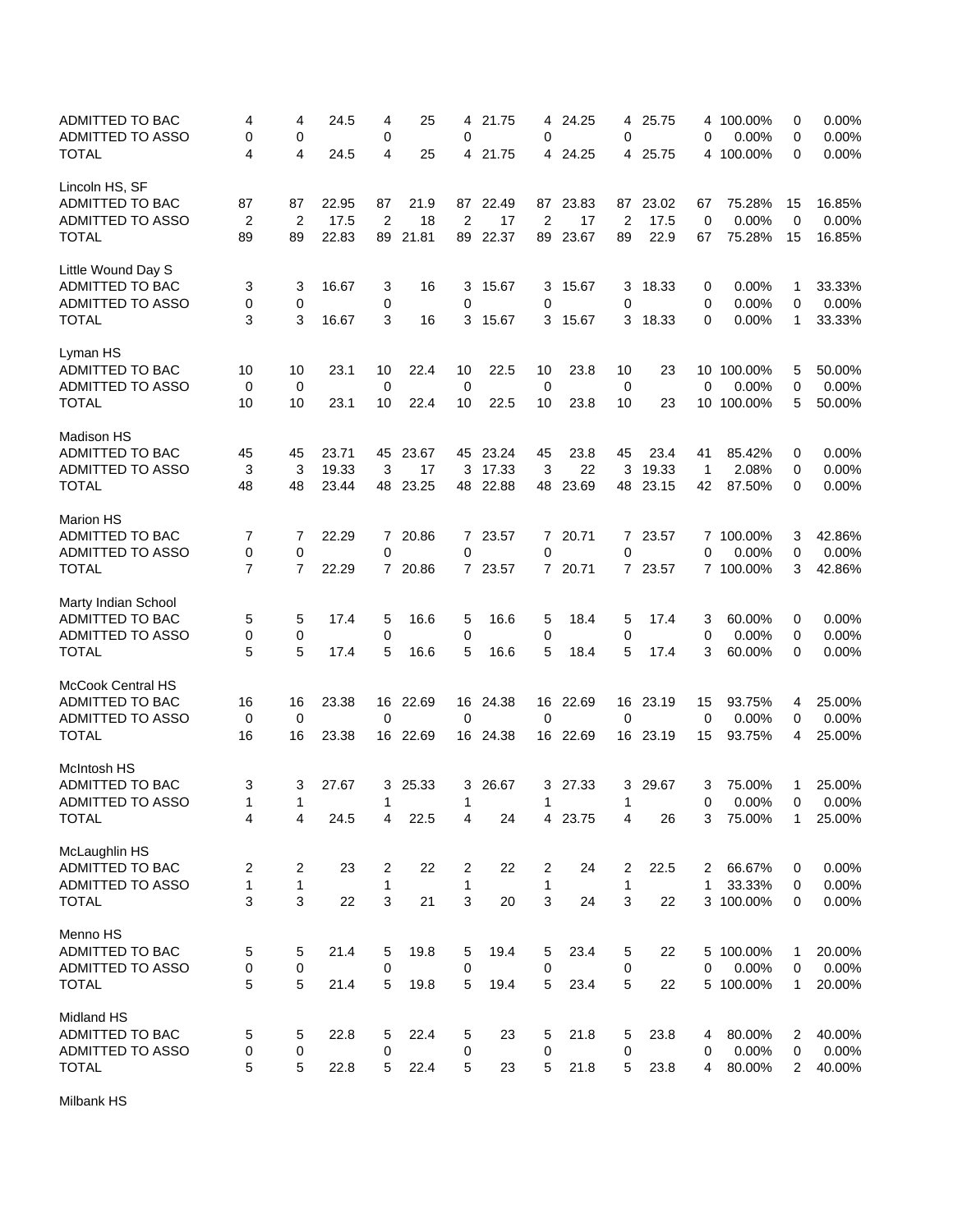| ADMITTED TO BAC<br><b>ADMITTED TO ASSO</b><br><b>TOTAL</b> | 33<br>4<br>37       | 33<br>4<br>37       | 23.21<br>16.75<br>22.51 |                | 33 22.48<br>4 15.75<br>37 21.76 | 33<br>4<br>37       | 22.09<br>16<br>21.43 |                | 33 24.33<br>4 15.25<br>37 23.35 |                               | 33 23.33<br>4 19.25<br>37 22.89 | 29<br>$\mathbf{1}$<br>30 | 78.38%<br>2.70%<br>81.08% | 13<br>0<br>13 | 35.14%<br>0.00%<br>35.14% |
|------------------------------------------------------------|---------------------|---------------------|-------------------------|----------------|---------------------------------|---------------------|----------------------|----------------|---------------------------------|-------------------------------|---------------------------------|--------------------------|---------------------------|---------------|---------------------------|
| <b>Miller HS</b>                                           |                     |                     |                         |                |                                 |                     |                      |                |                                 |                               |                                 |                          |                           |               |                           |
| <b>ADMITTED TO BAC</b>                                     | 10                  | 10                  | 25.5                    | 10             | 25.3                            | 10                  | 25.6                 | 10             | 25.4                            | 10                            | 25                              | 10                       | 90.91%                    | 4             | 36.36%                    |
| <b>ADMITTED TO ASSO</b>                                    | $\mathbf{1}$        | 1                   |                         | $\mathbf{1}$   |                                 | $\mathbf 1$         |                      | 1              |                                 | $\mathbf{1}$                  |                                 | 0                        | 0.00%                     | 0             | 0.00%                     |
| <b>TOTAL</b>                                               | 11                  | 11                  | 24.82                   | 11             | 24.55                           | 11                  | 25                   | 11             | 24.45                           | 11                            | 24.55                           | 10                       | 90.91%                    | 4             | 36.36%                    |
| <b>Mitchell HS</b>                                         |                     |                     |                         |                |                                 |                     |                      |                |                                 |                               |                                 |                          |                           |               |                           |
| ADMITTED TO BAC                                            | 58                  | 58                  | 21.53                   | 58             | 20                              | 58                  | 21.57                | 58             | 21.6                            |                               | 58 22.47                        | 53                       | 88.33%                    | 18            | 30.00%                    |
| ADMITTED TO ASSO                                           | $\overline{2}$      | $\overline{2}$      | 17                      | $\overline{2}$ | 16                              | $\overline{2}$      | 15.5                 | 2              | 16.5                            | $\overline{2}$                | 19.5                            | 0                        | 0.00%                     | $\mathbf 0$   | 0.00%                     |
| <b>TOTAL</b>                                               | 60                  | 60                  | 21.38                   | 60             | 19.87                           | 60                  | 21.37                | 60             | 21.43                           | 60                            | 22.37                           | 53                       | 88.33%                    | 18            | 30.00%                    |
| Mobridge HS                                                |                     |                     |                         |                |                                 |                     |                      |                |                                 |                               |                                 |                          |                           |               |                           |
| ADMITTED TO BAC                                            | 10                  | 10                  | 22.4                    | 10             | 22.3                            | 10                  | 22.3                 | 10             | 20.9                            | 10                            | 23.2                            | 9                        | 69.23%                    | 4             | 30.77%                    |
| ADMITTED TO ASSO                                           | 3                   | 3                   | 20                      | 3              | 19                              | 3                   | 19.33                | 3              | 20.33                           | 3                             | 20.33                           | 1                        | 7.69%                     | 1             | 7.69%                     |
| <b>TOTAL</b>                                               | 13                  | 13                  | 21.85                   |                | 13 21.54                        |                     | 13 21.62             |                | 13 20.77                        |                               | 13 22.54                        | 10                       | 76.92%                    | 5             | 38.46%                    |
| Montrose HS                                                |                     |                     |                         |                |                                 |                     |                      |                |                                 |                               |                                 |                          |                           |               |                           |
| ADMITTED TO BAC                                            | 7                   | 7                   | 22.71                   |                | 7 21.29                         |                     | 7 23.71              | 7              | 22.29                           | 7                             | 22.86                           | 5                        | 71.43%                    | 3             | 42.86%                    |
| ADMITTED TO ASSO                                           | 0                   | 0                   |                         | 0              |                                 | 0                   |                      | 0              |                                 | $\mathbf 0$                   |                                 | 0                        | 0.00%                     | 0             | 0.00%                     |
| <b>TOTAL</b>                                               | $\overline{7}$      | $\overline{7}$      | 22.71                   |                | 7 21.29                         |                     | 7 23.71              |                | 7 22.29                         |                               | 7 22.86                         | 5                        | 71.43%                    | 3             | 42.86%                    |
| Mt. Vernon HS                                              |                     |                     |                         |                |                                 |                     |                      |                |                                 |                               |                                 |                          |                           |               |                           |
| ADMITTED TO BAC                                            | 5                   | 5                   | 21                      | 5              | 19                              | 5                   | 20.6                 | 5              | 22                              | 5                             | 21.6                            | 4                        | 80.00%                    | 0             | 0.00%                     |
| <b>ADMITTED TO ASSO</b>                                    | 0                   | 0                   |                         | 0              |                                 | 0                   |                      | 0              |                                 | 0                             |                                 | 0                        | 0.00%                     | 0             | 0.00%                     |
| <b>TOTAL</b>                                               | 5                   | 5                   | 21                      | 5              | 19                              | 5                   | 20.6                 | 5              | 22                              | 5                             | 21.6                            | 4                        | 80.00%                    | 0             | 0.00%                     |
| New Underwood Sch                                          |                     |                     |                         |                |                                 |                     |                      |                |                                 |                               |                                 |                          |                           |               |                           |
| ADMITTED TO BAC                                            | 7                   | 7                   | 22.43                   |                | 7 20.71                         | 7                   | 23                   | $\overline{7}$ | 23.71                           | 7                             | 22                              |                          | 7 100.00%                 | 3             | 42.86%                    |
| ADMITTED TO ASSO<br><b>TOTAL</b>                           | 0<br>$\overline{7}$ | 0<br>$\overline{7}$ | 22.43                   | $\mathbf 0$    | 7 20.71                         | 0<br>$\overline{7}$ | 23                   | 0<br>7         | 23.71                           | $\mathbf 0$<br>$\overline{7}$ | 22                              | 0                        | 0.00%<br>7 100.00%        | 0<br>3        | 0.00%<br>42.86%           |
|                                                            |                     |                     |                         |                |                                 |                     |                      |                |                                 |                               |                                 |                          |                           |               |                           |
| <b>Newell HS</b>                                           |                     |                     |                         |                |                                 |                     |                      |                |                                 |                               |                                 |                          |                           |               |                           |
| ADMITTED TO BAC<br>ADMITTED TO ASSO                        | 11<br>0             | 11<br>0             | 22.18                   | 11<br>0        | 20.55                           | 11<br>0             | 23.18                | 11<br>0        | 22                              | 11<br>0                       | 22.18                           | 10<br>$\mathbf 0$        | 90.91%<br>0.00%           | 0             | $0.00\%$                  |
| <b>TOTAL</b>                                               | 11                  | 11                  | 22.18                   | 11             | 20.55                           | 11                  | 23.18                | 11             | 22                              | 11                            | 22.18                           | 10                       | 90.91%                    | 0<br>0        | 0.00%<br>0.00%            |
|                                                            |                     |                     |                         |                |                                 |                     |                      |                |                                 |                               |                                 |                          |                           |               |                           |
| Northwestern HS                                            |                     |                     |                         |                |                                 |                     |                      |                |                                 |                               |                                 |                          |                           |               |                           |
| ADMITTED TO BAC                                            | 8<br>$\overline{2}$ | 8<br>$\overline{2}$ | 23.5                    | 8              | 23.63                           | 8                   | 21.88                | 8              | 24.25                           | 8                             | 23.38                           | 7                        | 70.00%<br>0.00%           | 0<br>$\Omega$ | 0.00%                     |
| <b>ADMITTED TO ASSO</b><br><b>TOTAL</b>                    | 10                  | 10                  | 19.5<br>22.7            | 2<br>10        | 19.5<br>22.8                    | 2<br>10             | 16.5<br>20.8         | 2<br>10        | 23.5                            | 2<br>10                       | 17<br>22.1                      | 0<br>7                   | 70.00%                    | 0             | 0.00%<br>0.00%            |
|                                                            |                     |                     |                         |                |                                 |                     |                      |                | 24.1                            |                               |                                 |                          |                           |               |                           |
| OGorman HS                                                 |                     |                     |                         |                |                                 |                     |                      |                |                                 |                               |                                 |                          |                           |               |                           |
| ADMITTED TO BAC                                            | 62                  | 62                  | 23.21                   |                | 62 23.23                        |                     | 62 22.58             |                | 62 23.45                        |                               | 62 22.89                        | 56                       | 84.85%                    | 9             | 13.64%                    |
| ADMITTED TO ASSO                                           | $\overline{4}$      | 4                   | 17.5                    |                | 4 18.25                         |                     | 4 16.75              | 4              | 17.5                            |                               | 4 16.75                         | 1                        | 1.52%                     | 0             | 0.00%                     |
| <b>TOTAL</b>                                               | 66                  | 66                  | 22.86                   |                | 66 22.92                        |                     | 66 22.23             | 66             | 23.09                           |                               | 66 22.52                        | 57                       | 86.36%                    | 9             | 13.64%                    |
| Oldham-Ramona HS                                           |                     |                     |                         |                |                                 |                     |                      |                |                                 |                               |                                 |                          |                           |               |                           |
| ADMITTED TO BAC                                            | 9                   | 9                   | 23.11                   | 9              | 21.89                           | 9                   | 21.89                | 9              | 23.89                           | 9                             | 23.67                           | 6                        | 60.00%                    | 1             | 10.00%                    |
| ADMITTED TO ASSO                                           | $\mathbf 1$         | $\mathbf{1}$        |                         | $\mathbf 1$    |                                 | 1                   |                      | 1              |                                 | $\mathbf 1$                   |                                 | 0                        | 0.00%                     | 0             | 0.00%                     |
| <b>TOTAL</b>                                               | 10                  | 10                  | 22.3                    | 10             | 20.9                            | 10                  | 21.5                 | 10             | 22.9                            | 10                            | 22.8                            | 6                        | 60.00%                    | 1             | 10.00%                    |
| Parker HS                                                  |                     |                     |                         |                |                                 |                     |                      |                |                                 |                               |                                 |                          |                           |               |                           |
| ADMITTED TO BAC                                            | 11                  | 11                  | 22.55                   | 11             | 22.27                           | 11                  | 21.73                | 11             | 23.09                           |                               | 11 22.27                        | 10                       | 83.33%                    | 2             | 16.67%                    |
| ADMITTED TO ASSO                                           | $\mathbf{1}$        | 1                   |                         | $\mathbf 1$    |                                 | 1                   |                      | 1              |                                 | $\mathbf 1$                   |                                 | 0                        | 0.00%                     | 0             | 0.00%                     |
| <b>TOTAL</b>                                               | 12                  | 12                  | 22.33                   | 12             | 22                              |                     | 12 21.33             |                | 12 22.92                        |                               | 12 22.25                        | 10                       | 83.33%                    | 2             | 16.67%                    |

Parkston HS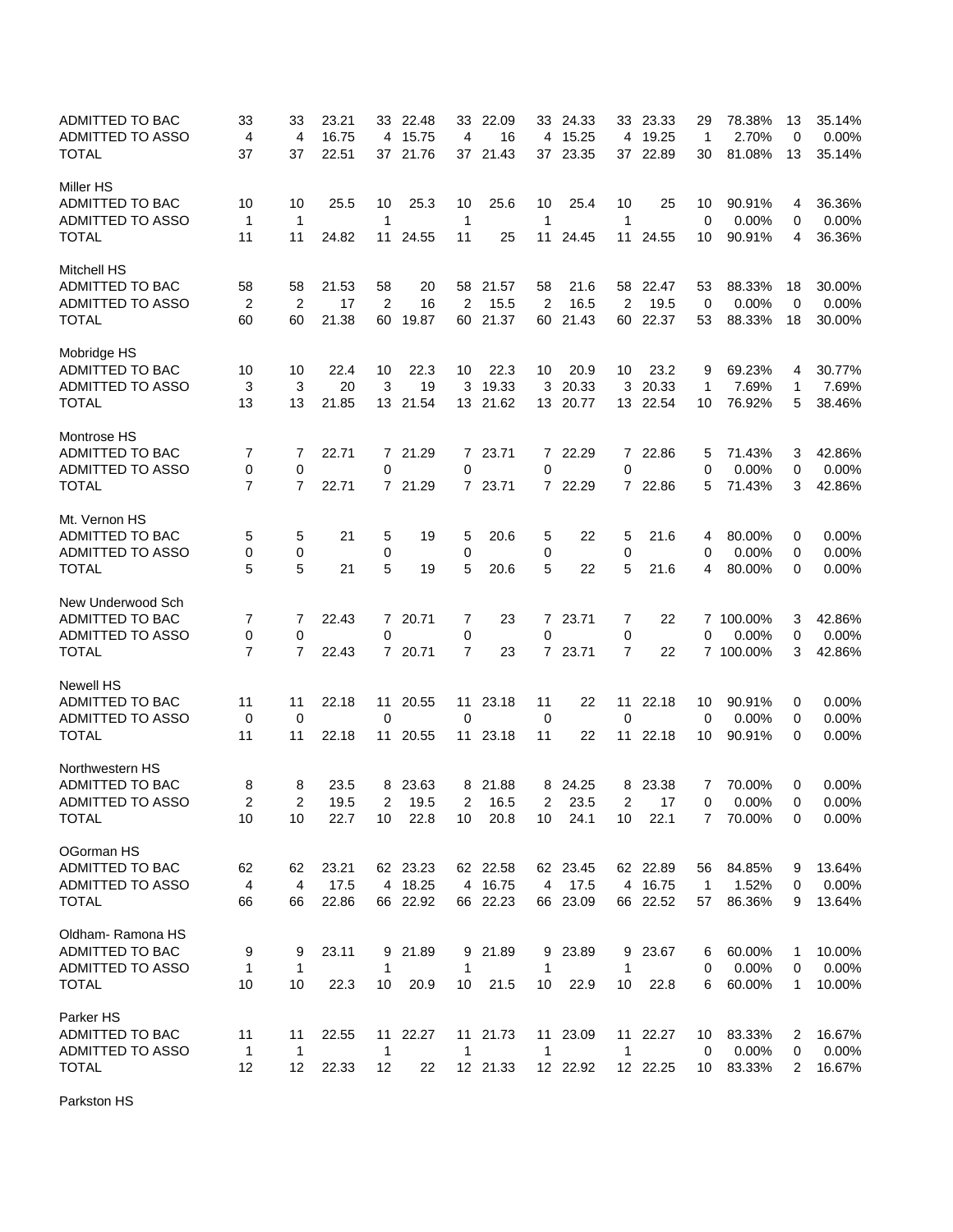| <b>TOTAL</b><br>24<br>22.29<br>24<br>21.21<br>22.38<br>24<br>22<br>24<br>22.79<br>21<br>87.50%<br>24<br>24<br>0<br>Philip HS<br>21.69<br>21.63<br>21<br>22.44<br>ADMITTED TO BAC<br>16<br>16<br>16<br>16<br>21.13<br>16<br>16<br>15<br>93.75%<br>6<br>$\mathbf 0$<br>ADMITTED TO ASSO<br>0<br>0<br>0<br>0<br>0<br>$\mathbf 0$<br>0.00%<br>0<br><b>TOTAL</b><br>16 21.63<br>16<br>21<br>22.44<br>15<br>93.75%<br>6<br>16<br>16<br>21.69<br>16 21.13<br>16<br>Pine Ridge HS<br>ADMITTED TO BAC<br>16<br>4<br>17.75<br>17.5<br>18.75<br>18.75<br>2<br>50.00%<br>0<br>4<br>4<br>4<br>4<br>4<br>ADMITTED TO ASSO<br>0<br>0<br>0<br>$\mathbf 0$<br>0<br>0.00%<br>0<br>0<br>0<br><b>TOTAL</b><br>4<br>17.75<br>4<br>16<br>4<br>17.5<br>18.75<br>4 18.75<br>2<br>50.00%<br>0<br>4<br>4<br><b>Plankinton HS</b><br>ADMITTED TO BAC<br>7 22.43<br>20.71<br>22<br>7<br>7<br>21.57<br>20.71<br>7<br>7 100.00%<br>2<br>7<br>7<br>0<br>$\mathbf 0$<br>0<br><b>ADMITTED TO ASSO</b><br>0<br>0<br>0<br>0<br>0<br>0.00%<br>$\overline{7}$<br>$\overline{7}$<br>7<br>22<br>2<br>TOTAL<br>21.57<br>7 20.71<br>7 22.43<br>7 20.71<br>7 100.00%<br>Platte HS<br>ADMITTED TO BAC<br>13<br>13<br>26.46<br>13<br>25.85<br>13<br>26<br>13<br>27.85<br>13<br>25.38<br>12<br>92.31%<br>5<br><b>ADMITTED TO ASSO</b><br>0<br>0<br>0<br>0<br>0<br>$\mathbf 0$<br>0.00%<br>0<br>0<br>13<br><b>TOTAL</b><br>13<br>13<br>26.46<br>13<br>13<br>27.85<br>25.38<br>12<br>92.31%<br>5<br>25.85<br>26<br>13<br>Pollock HS<br>ADMITTED TO BAC<br>3<br>3<br>20.33<br>17.67<br>3<br>20.67<br>3<br>22.33<br>3<br>20.33<br>33.33%<br>0<br>3<br>1<br>ADMITTED TO ASSO<br>0.00%<br>0<br>0<br>0<br>0<br>0<br>0<br>0<br>0<br><b>TOTAL</b><br>3<br>3<br>17.67<br>22.33<br>3 20.33<br>33.33%<br>20.33<br>3<br>3 20.67<br>3<br>1<br>0<br><b>RC Christian HS</b><br>5<br>19.6<br>20.2<br>5<br>21.2<br>5<br>20.8<br>80.00%<br>ADMITTED TO BAC<br>5<br>20.6<br>5<br>5<br>0<br>4<br>ADMITTED TO ASSO<br>0<br>0<br>0.00%<br>0<br>0<br>0<br>0<br>0<br>0<br>5<br>5<br>5<br><b>TOTAL</b><br>5<br>5<br>5<br>0<br>20.6<br>19.6<br>20.2<br>21.2<br>20.8<br>4<br>80.00%<br>Rapid City Central<br>ADMITTED TO BAC<br>112<br>114<br>21.82<br>112 20.42<br>112 21.71<br>112 22.13<br>112 22.41<br>103<br>88.03%<br>23<br>3<br>3<br>3<br>3<br>ADMITTED TO ASSO<br>3<br>18.33<br>18<br>17.33<br>3<br>17.67<br>21<br>2<br>1.71%<br>0 | 0.00%<br>37.50%<br>0.00%<br>37.50%<br>$0.00\%$<br>0.00%<br>0.00%<br>28.57%<br>0.00%<br>28.57%<br>38.46%<br>0.00%<br>38.46%<br>$0.00\%$<br>0.00%<br>0.00% |
|-------------------------------------------------------------------------------------------------------------------------------------------------------------------------------------------------------------------------------------------------------------------------------------------------------------------------------------------------------------------------------------------------------------------------------------------------------------------------------------------------------------------------------------------------------------------------------------------------------------------------------------------------------------------------------------------------------------------------------------------------------------------------------------------------------------------------------------------------------------------------------------------------------------------------------------------------------------------------------------------------------------------------------------------------------------------------------------------------------------------------------------------------------------------------------------------------------------------------------------------------------------------------------------------------------------------------------------------------------------------------------------------------------------------------------------------------------------------------------------------------------------------------------------------------------------------------------------------------------------------------------------------------------------------------------------------------------------------------------------------------------------------------------------------------------------------------------------------------------------------------------------------------------------------------------------------------------------------------------------------------------------------------------------------------------------------------------------------------------------------------------------------------------------------------------------------------------------------------------------------------------------------------------------------------------------------------------------------------------------------|----------------------------------------------------------------------------------------------------------------------------------------------------------|
|                                                                                                                                                                                                                                                                                                                                                                                                                                                                                                                                                                                                                                                                                                                                                                                                                                                                                                                                                                                                                                                                                                                                                                                                                                                                                                                                                                                                                                                                                                                                                                                                                                                                                                                                                                                                                                                                                                                                                                                                                                                                                                                                                                                                                                                                                                                                                                   |                                                                                                                                                          |
|                                                                                                                                                                                                                                                                                                                                                                                                                                                                                                                                                                                                                                                                                                                                                                                                                                                                                                                                                                                                                                                                                                                                                                                                                                                                                                                                                                                                                                                                                                                                                                                                                                                                                                                                                                                                                                                                                                                                                                                                                                                                                                                                                                                                                                                                                                                                                                   |                                                                                                                                                          |
|                                                                                                                                                                                                                                                                                                                                                                                                                                                                                                                                                                                                                                                                                                                                                                                                                                                                                                                                                                                                                                                                                                                                                                                                                                                                                                                                                                                                                                                                                                                                                                                                                                                                                                                                                                                                                                                                                                                                                                                                                                                                                                                                                                                                                                                                                                                                                                   |                                                                                                                                                          |
|                                                                                                                                                                                                                                                                                                                                                                                                                                                                                                                                                                                                                                                                                                                                                                                                                                                                                                                                                                                                                                                                                                                                                                                                                                                                                                                                                                                                                                                                                                                                                                                                                                                                                                                                                                                                                                                                                                                                                                                                                                                                                                                                                                                                                                                                                                                                                                   |                                                                                                                                                          |
|                                                                                                                                                                                                                                                                                                                                                                                                                                                                                                                                                                                                                                                                                                                                                                                                                                                                                                                                                                                                                                                                                                                                                                                                                                                                                                                                                                                                                                                                                                                                                                                                                                                                                                                                                                                                                                                                                                                                                                                                                                                                                                                                                                                                                                                                                                                                                                   |                                                                                                                                                          |
|                                                                                                                                                                                                                                                                                                                                                                                                                                                                                                                                                                                                                                                                                                                                                                                                                                                                                                                                                                                                                                                                                                                                                                                                                                                                                                                                                                                                                                                                                                                                                                                                                                                                                                                                                                                                                                                                                                                                                                                                                                                                                                                                                                                                                                                                                                                                                                   |                                                                                                                                                          |
|                                                                                                                                                                                                                                                                                                                                                                                                                                                                                                                                                                                                                                                                                                                                                                                                                                                                                                                                                                                                                                                                                                                                                                                                                                                                                                                                                                                                                                                                                                                                                                                                                                                                                                                                                                                                                                                                                                                                                                                                                                                                                                                                                                                                                                                                                                                                                                   |                                                                                                                                                          |
|                                                                                                                                                                                                                                                                                                                                                                                                                                                                                                                                                                                                                                                                                                                                                                                                                                                                                                                                                                                                                                                                                                                                                                                                                                                                                                                                                                                                                                                                                                                                                                                                                                                                                                                                                                                                                                                                                                                                                                                                                                                                                                                                                                                                                                                                                                                                                                   |                                                                                                                                                          |
|                                                                                                                                                                                                                                                                                                                                                                                                                                                                                                                                                                                                                                                                                                                                                                                                                                                                                                                                                                                                                                                                                                                                                                                                                                                                                                                                                                                                                                                                                                                                                                                                                                                                                                                                                                                                                                                                                                                                                                                                                                                                                                                                                                                                                                                                                                                                                                   |                                                                                                                                                          |
|                                                                                                                                                                                                                                                                                                                                                                                                                                                                                                                                                                                                                                                                                                                                                                                                                                                                                                                                                                                                                                                                                                                                                                                                                                                                                                                                                                                                                                                                                                                                                                                                                                                                                                                                                                                                                                                                                                                                                                                                                                                                                                                                                                                                                                                                                                                                                                   |                                                                                                                                                          |
|                                                                                                                                                                                                                                                                                                                                                                                                                                                                                                                                                                                                                                                                                                                                                                                                                                                                                                                                                                                                                                                                                                                                                                                                                                                                                                                                                                                                                                                                                                                                                                                                                                                                                                                                                                                                                                                                                                                                                                                                                                                                                                                                                                                                                                                                                                                                                                   |                                                                                                                                                          |
|                                                                                                                                                                                                                                                                                                                                                                                                                                                                                                                                                                                                                                                                                                                                                                                                                                                                                                                                                                                                                                                                                                                                                                                                                                                                                                                                                                                                                                                                                                                                                                                                                                                                                                                                                                                                                                                                                                                                                                                                                                                                                                                                                                                                                                                                                                                                                                   |                                                                                                                                                          |
|                                                                                                                                                                                                                                                                                                                                                                                                                                                                                                                                                                                                                                                                                                                                                                                                                                                                                                                                                                                                                                                                                                                                                                                                                                                                                                                                                                                                                                                                                                                                                                                                                                                                                                                                                                                                                                                                                                                                                                                                                                                                                                                                                                                                                                                                                                                                                                   |                                                                                                                                                          |
|                                                                                                                                                                                                                                                                                                                                                                                                                                                                                                                                                                                                                                                                                                                                                                                                                                                                                                                                                                                                                                                                                                                                                                                                                                                                                                                                                                                                                                                                                                                                                                                                                                                                                                                                                                                                                                                                                                                                                                                                                                                                                                                                                                                                                                                                                                                                                                   |                                                                                                                                                          |
|                                                                                                                                                                                                                                                                                                                                                                                                                                                                                                                                                                                                                                                                                                                                                                                                                                                                                                                                                                                                                                                                                                                                                                                                                                                                                                                                                                                                                                                                                                                                                                                                                                                                                                                                                                                                                                                                                                                                                                                                                                                                                                                                                                                                                                                                                                                                                                   |                                                                                                                                                          |
|                                                                                                                                                                                                                                                                                                                                                                                                                                                                                                                                                                                                                                                                                                                                                                                                                                                                                                                                                                                                                                                                                                                                                                                                                                                                                                                                                                                                                                                                                                                                                                                                                                                                                                                                                                                                                                                                                                                                                                                                                                                                                                                                                                                                                                                                                                                                                                   |                                                                                                                                                          |
|                                                                                                                                                                                                                                                                                                                                                                                                                                                                                                                                                                                                                                                                                                                                                                                                                                                                                                                                                                                                                                                                                                                                                                                                                                                                                                                                                                                                                                                                                                                                                                                                                                                                                                                                                                                                                                                                                                                                                                                                                                                                                                                                                                                                                                                                                                                                                                   |                                                                                                                                                          |
|                                                                                                                                                                                                                                                                                                                                                                                                                                                                                                                                                                                                                                                                                                                                                                                                                                                                                                                                                                                                                                                                                                                                                                                                                                                                                                                                                                                                                                                                                                                                                                                                                                                                                                                                                                                                                                                                                                                                                                                                                                                                                                                                                                                                                                                                                                                                                                   |                                                                                                                                                          |
|                                                                                                                                                                                                                                                                                                                                                                                                                                                                                                                                                                                                                                                                                                                                                                                                                                                                                                                                                                                                                                                                                                                                                                                                                                                                                                                                                                                                                                                                                                                                                                                                                                                                                                                                                                                                                                                                                                                                                                                                                                                                                                                                                                                                                                                                                                                                                                   |                                                                                                                                                          |
|                                                                                                                                                                                                                                                                                                                                                                                                                                                                                                                                                                                                                                                                                                                                                                                                                                                                                                                                                                                                                                                                                                                                                                                                                                                                                                                                                                                                                                                                                                                                                                                                                                                                                                                                                                                                                                                                                                                                                                                                                                                                                                                                                                                                                                                                                                                                                                   |                                                                                                                                                          |
|                                                                                                                                                                                                                                                                                                                                                                                                                                                                                                                                                                                                                                                                                                                                                                                                                                                                                                                                                                                                                                                                                                                                                                                                                                                                                                                                                                                                                                                                                                                                                                                                                                                                                                                                                                                                                                                                                                                                                                                                                                                                                                                                                                                                                                                                                                                                                                   |                                                                                                                                                          |
|                                                                                                                                                                                                                                                                                                                                                                                                                                                                                                                                                                                                                                                                                                                                                                                                                                                                                                                                                                                                                                                                                                                                                                                                                                                                                                                                                                                                                                                                                                                                                                                                                                                                                                                                                                                                                                                                                                                                                                                                                                                                                                                                                                                                                                                                                                                                                                   |                                                                                                                                                          |
|                                                                                                                                                                                                                                                                                                                                                                                                                                                                                                                                                                                                                                                                                                                                                                                                                                                                                                                                                                                                                                                                                                                                                                                                                                                                                                                                                                                                                                                                                                                                                                                                                                                                                                                                                                                                                                                                                                                                                                                                                                                                                                                                                                                                                                                                                                                                                                   | 0.00%                                                                                                                                                    |
|                                                                                                                                                                                                                                                                                                                                                                                                                                                                                                                                                                                                                                                                                                                                                                                                                                                                                                                                                                                                                                                                                                                                                                                                                                                                                                                                                                                                                                                                                                                                                                                                                                                                                                                                                                                                                                                                                                                                                                                                                                                                                                                                                                                                                                                                                                                                                                   | 0.00%                                                                                                                                                    |
|                                                                                                                                                                                                                                                                                                                                                                                                                                                                                                                                                                                                                                                                                                                                                                                                                                                                                                                                                                                                                                                                                                                                                                                                                                                                                                                                                                                                                                                                                                                                                                                                                                                                                                                                                                                                                                                                                                                                                                                                                                                                                                                                                                                                                                                                                                                                                                   | 0.00%                                                                                                                                                    |
|                                                                                                                                                                                                                                                                                                                                                                                                                                                                                                                                                                                                                                                                                                                                                                                                                                                                                                                                                                                                                                                                                                                                                                                                                                                                                                                                                                                                                                                                                                                                                                                                                                                                                                                                                                                                                                                                                                                                                                                                                                                                                                                                                                                                                                                                                                                                                                   |                                                                                                                                                          |
|                                                                                                                                                                                                                                                                                                                                                                                                                                                                                                                                                                                                                                                                                                                                                                                                                                                                                                                                                                                                                                                                                                                                                                                                                                                                                                                                                                                                                                                                                                                                                                                                                                                                                                                                                                                                                                                                                                                                                                                                                                                                                                                                                                                                                                                                                                                                                                   | 19.66%                                                                                                                                                   |
|                                                                                                                                                                                                                                                                                                                                                                                                                                                                                                                                                                                                                                                                                                                                                                                                                                                                                                                                                                                                                                                                                                                                                                                                                                                                                                                                                                                                                                                                                                                                                                                                                                                                                                                                                                                                                                                                                                                                                                                                                                                                                                                                                                                                                                                                                                                                                                   | 0.00%                                                                                                                                                    |
| 22.01<br><b>TOTAL</b><br>117<br>115<br>21.73<br>115<br>20.36<br>115 21.59<br>115<br>115<br>22.37<br>105<br>89.74%<br>23                                                                                                                                                                                                                                                                                                                                                                                                                                                                                                                                                                                                                                                                                                                                                                                                                                                                                                                                                                                                                                                                                                                                                                                                                                                                                                                                                                                                                                                                                                                                                                                                                                                                                                                                                                                                                                                                                                                                                                                                                                                                                                                                                                                                                                           | 19.66%                                                                                                                                                   |
| <b>Redfield HS</b>                                                                                                                                                                                                                                                                                                                                                                                                                                                                                                                                                                                                                                                                                                                                                                                                                                                                                                                                                                                                                                                                                                                                                                                                                                                                                                                                                                                                                                                                                                                                                                                                                                                                                                                                                                                                                                                                                                                                                                                                                                                                                                                                                                                                                                                                                                                                                |                                                                                                                                                          |
| 22.06<br>22.78<br>ADMITTED TO BAC<br>18<br>18<br>23.28<br>18<br>18<br>22.78<br>18<br>25.06<br>18<br>80.00%<br>16<br>4                                                                                                                                                                                                                                                                                                                                                                                                                                                                                                                                                                                                                                                                                                                                                                                                                                                                                                                                                                                                                                                                                                                                                                                                                                                                                                                                                                                                                                                                                                                                                                                                                                                                                                                                                                                                                                                                                                                                                                                                                                                                                                                                                                                                                                             | 20.00%                                                                                                                                                   |
| $\overline{2}$<br>$\overline{2}$<br><b>ADMITTED TO ASSO</b><br>2<br>18.5<br>2<br>16.5<br>20.5<br>2<br>21<br>0.00%<br>0<br>2<br>15.5<br>0                                                                                                                                                                                                                                                                                                                                                                                                                                                                                                                                                                                                                                                                                                                                                                                                                                                                                                                                                                                                                                                                                                                                                                                                                                                                                                                                                                                                                                                                                                                                                                                                                                                                                                                                                                                                                                                                                                                                                                                                                                                                                                                                                                                                                          | 0.00%                                                                                                                                                    |
| <b>TOTAL</b><br>20<br>20<br>22.8<br>20<br>21.5<br>20 22.55<br>20<br>24.1<br>20<br>22.6<br>16 80.00%<br>4                                                                                                                                                                                                                                                                                                                                                                                                                                                                                                                                                                                                                                                                                                                                                                                                                                                                                                                                                                                                                                                                                                                                                                                                                                                                                                                                                                                                                                                                                                                                                                                                                                                                                                                                                                                                                                                                                                                                                                                                                                                                                                                                                                                                                                                          | 20.00%                                                                                                                                                   |
| Roncalli HS                                                                                                                                                                                                                                                                                                                                                                                                                                                                                                                                                                                                                                                                                                                                                                                                                                                                                                                                                                                                                                                                                                                                                                                                                                                                                                                                                                                                                                                                                                                                                                                                                                                                                                                                                                                                                                                                                                                                                                                                                                                                                                                                                                                                                                                                                                                                                       |                                                                                                                                                          |
| ADMITTED TO BAC<br>22.67<br>21 22.67<br>21 22.71<br>21 22.33<br>74.07%<br>21<br>21.9<br>21<br>21<br>20<br>4                                                                                                                                                                                                                                                                                                                                                                                                                                                                                                                                                                                                                                                                                                                                                                                                                                                                                                                                                                                                                                                                                                                                                                                                                                                                                                                                                                                                                                                                                                                                                                                                                                                                                                                                                                                                                                                                                                                                                                                                                                                                                                                                                                                                                                                       | 14.81%                                                                                                                                                   |
| ADMITTED TO ASSO<br>6<br>18.17<br>6 17.33<br>6<br>17<br>6 17.83<br>6 19.83<br>6<br>$\mathbf{1}$<br>3.70%<br>0                                                                                                                                                                                                                                                                                                                                                                                                                                                                                                                                                                                                                                                                                                                                                                                                                                                                                                                                                                                                                                                                                                                                                                                                                                                                                                                                                                                                                                                                                                                                                                                                                                                                                                                                                                                                                                                                                                                                                                                                                                                                                                                                                                                                                                                     | 0.00%                                                                                                                                                    |
| 27 21.41<br>27 21.63<br><b>TOTAL</b><br>27<br>21.67<br>27 20.89<br>27 21.78<br>77.78%<br>27<br>21<br>4                                                                                                                                                                                                                                                                                                                                                                                                                                                                                                                                                                                                                                                                                                                                                                                                                                                                                                                                                                                                                                                                                                                                                                                                                                                                                                                                                                                                                                                                                                                                                                                                                                                                                                                                                                                                                                                                                                                                                                                                                                                                                                                                                                                                                                                            | 14.81%                                                                                                                                                   |
| Roosevelt HS                                                                                                                                                                                                                                                                                                                                                                                                                                                                                                                                                                                                                                                                                                                                                                                                                                                                                                                                                                                                                                                                                                                                                                                                                                                                                                                                                                                                                                                                                                                                                                                                                                                                                                                                                                                                                                                                                                                                                                                                                                                                                                                                                                                                                                                                                                                                                      |                                                                                                                                                          |
| ADMITTED TO BAC<br>105 22.22<br>105 22.93<br>105<br>23.14<br>105 23.33<br>105 23.51<br>82.88%<br>34<br>105<br>92                                                                                                                                                                                                                                                                                                                                                                                                                                                                                                                                                                                                                                                                                                                                                                                                                                                                                                                                                                                                                                                                                                                                                                                                                                                                                                                                                                                                                                                                                                                                                                                                                                                                                                                                                                                                                                                                                                                                                                                                                                                                                                                                                                                                                                                  | 30.63%                                                                                                                                                   |
| 6<br>6 21.17<br>ADMITTED TO ASSO<br>6<br>6<br>19.5<br>6 17.33<br>18.5<br>6<br>20<br>3.60%<br>4<br>$\mathbf{1}$                                                                                                                                                                                                                                                                                                                                                                                                                                                                                                                                                                                                                                                                                                                                                                                                                                                                                                                                                                                                                                                                                                                                                                                                                                                                                                                                                                                                                                                                                                                                                                                                                                                                                                                                                                                                                                                                                                                                                                                                                                                                                                                                                                                                                                                    | 0.90%                                                                                                                                                    |
| 111 22.69<br><b>TOTAL</b><br>111<br>22.95<br>111 21.95<br>111 23.22<br>111 23.32<br>86.49%<br>111<br>96<br>35                                                                                                                                                                                                                                                                                                                                                                                                                                                                                                                                                                                                                                                                                                                                                                                                                                                                                                                                                                                                                                                                                                                                                                                                                                                                                                                                                                                                                                                                                                                                                                                                                                                                                                                                                                                                                                                                                                                                                                                                                                                                                                                                                                                                                                                     | 31.53%                                                                                                                                                   |
| <b>Rosholt HS</b>                                                                                                                                                                                                                                                                                                                                                                                                                                                                                                                                                                                                                                                                                                                                                                                                                                                                                                                                                                                                                                                                                                                                                                                                                                                                                                                                                                                                                                                                                                                                                                                                                                                                                                                                                                                                                                                                                                                                                                                                                                                                                                                                                                                                                                                                                                                                                 |                                                                                                                                                          |
| ADMITTED TO BAC<br>24.33<br>23.5<br>6 24.83<br>6 23.83<br>6 23.83<br>6 100.00%<br>6<br>6<br>3<br>6                                                                                                                                                                                                                                                                                                                                                                                                                                                                                                                                                                                                                                                                                                                                                                                                                                                                                                                                                                                                                                                                                                                                                                                                                                                                                                                                                                                                                                                                                                                                                                                                                                                                                                                                                                                                                                                                                                                                                                                                                                                                                                                                                                                                                                                                | 50.00%                                                                                                                                                   |
| ADMITTED TO ASSO<br>0.00%<br>0<br>0<br>0<br>0<br>0<br>0<br>0<br>0                                                                                                                                                                                                                                                                                                                                                                                                                                                                                                                                                                                                                                                                                                                                                                                                                                                                                                                                                                                                                                                                                                                                                                                                                                                                                                                                                                                                                                                                                                                                                                                                                                                                                                                                                                                                                                                                                                                                                                                                                                                                                                                                                                                                                                                                                                 | 0.00%                                                                                                                                                    |
| <b>TOTAL</b><br>6<br>6<br>24.33<br>6<br>23.5<br>6 24.83<br>6 23.83<br>6 23.83<br>6 100.00%<br>3                                                                                                                                                                                                                                                                                                                                                                                                                                                                                                                                                                                                                                                                                                                                                                                                                                                                                                                                                                                                                                                                                                                                                                                                                                                                                                                                                                                                                                                                                                                                                                                                                                                                                                                                                                                                                                                                                                                                                                                                                                                                                                                                                                                                                                                                   | 50.00%                                                                                                                                                   |

Roslyn HS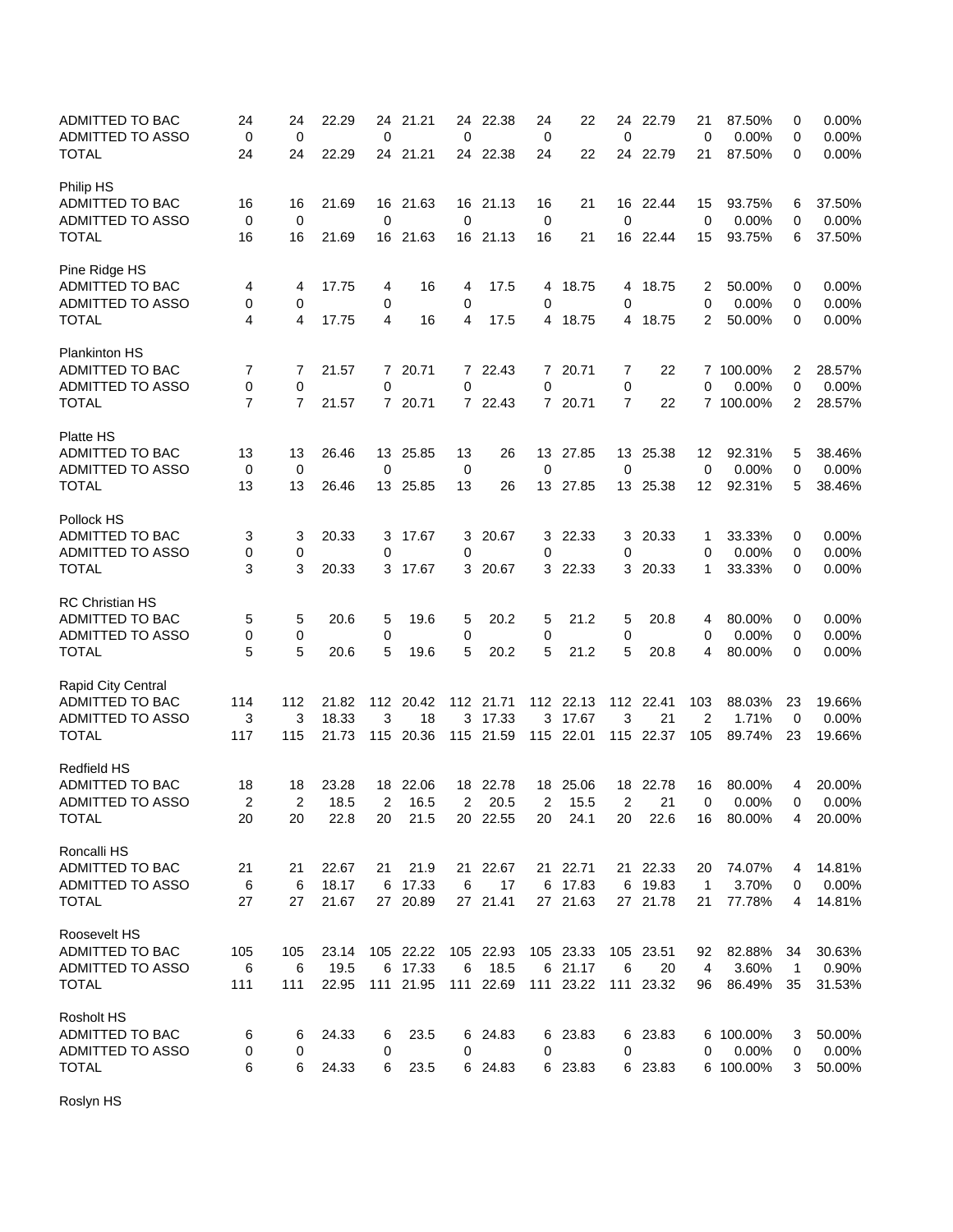| ADMITTED TO BAC<br><b>ADMITTED TO ASSO</b> | 5<br>0             | 5<br>0  | 20.6  | 5<br>0      | 19.8     | 5<br>0           | 20        | 5<br>0 | 20.6      | 5<br>$\mathbf 0$ | 21        | 3<br>0      | 60.00%<br>0.00%    | 2<br>0      | 40.00%<br>0.00% |
|--------------------------------------------|--------------------|---------|-------|-------------|----------|------------------|-----------|--------|-----------|------------------|-----------|-------------|--------------------|-------------|-----------------|
| <b>TOTAL</b>                               | 5                  | 5       | 20.6  | 5           | 19.8     | 5                | 20        | 5      | 20.6      | 5                | 21        | 3           | 60.00%             | 2           | 40.00%          |
| <b>Rutland HS</b><br>ADMITTED TO BAC       |                    |         | 19.25 |             | 18.75    |                  | 19.25     |        |           |                  | 20.5      |             | 75.00%             |             | 0.00%           |
| ADMITTED TO ASSO                           | 4<br>0             | 4<br>0  |       | 4<br>0      |          | 4<br>0           |           | 4<br>0 | 17.75     | 4<br>0           |           | 3<br>0      | 0.00%              | 0<br>0      | 0.00%           |
| <b>TOTAL</b>                               | 4                  | 4       | 19.25 | 4           | 18.75    | 4                | 19.25     | 4      | 17.75     | 4                | 20.5      | 3           | 75.00%             | 0           | 0.00%           |
| <b>SF Christian</b>                        |                    |         |       |             |          |                  |           |        |           |                  |           |             |                    |             |                 |
| ADMITTED TO BAC                            | 5                  | 5       | 24.6  | 5           | 23.8     | 5                | 24.2      | 5      | 26.8      | 5                | 22.4      | 4           | 80.00%             | 1           | 20.00%          |
| ADMITTED TO ASSO                           | 0                  | 0       |       | 0           |          | 0                |           | 0      |           | $\mathbf 0$      |           | 0           | 0.00%              | 0           | 0.00%           |
| <b>TOTAL</b>                               | 5                  | 5       | 24.6  | 5           | 23.8     | 5                | 24.2      | 5      | 26.8      | 5                | 22.4      | 4           | 80.00%             | 1           | 20.00%          |
| Saint Mary HS<br>ADMITTED TO BAC           |                    |         | 27.33 |             | 28.33    |                  |           |        | 27        |                  |           |             | 3 100.00%          |             | 33.33%          |
|                                            | 3                  | 3       |       | 3           |          | 3<br>$\mathbf 0$ | 25.67     | 3      |           | 3                | 27.33     |             |                    | 1           |                 |
| ADMITTED TO ASSO<br>TOTAL                  | 0<br>3             | 0<br>3  | 27.33 | 0           | 3 28.33  |                  | 3 25.67   | 0<br>3 | 27        | 0                | 3 27.33   | 0           | 0.00%<br>3 100.00% | 0<br>1      | 0.00%<br>33.33% |
| Scotland HS                                |                    |         |       |             |          |                  |           |        |           |                  |           |             |                    |             |                 |
| ADMITTED TO BAC                            | 16                 | 16      | 21.25 | 16          | 20.13    | 16               | 20.81     | 16     | 21.94     | 16               | 21.38     | 15          | 93.75%             | 1           | 6.25%           |
| <b>ADMITTED TO ASSO</b>                    | 0                  | 0       |       | 0           |          | 0                |           | 0      |           | 0                |           | $\mathbf 0$ | 0.00%              | 0           | 0.00%           |
| <b>TOTAL</b>                               | 16                 | 16      | 21.25 | 16          | 20.13    | 16               | 20.81     | 16     | 21.94     | 16               | 21.38     | 15          | 93.75%             | 1           | 6.25%           |
| Selby HS                                   |                    |         |       |             |          |                  |           |        |           |                  |           |             |                    |             |                 |
| ADMITTED TO BAC                            | 9                  | 9       | 19.89 | 9           | 18.22    | 9                | 20.56     | 9      | 20.11     | 9                | 19.89     | 5           | 55.56%             | 0           | 0.00%           |
| ADMITTED TO ASSO                           | 0                  | 0       |       | 0           |          | 0                |           | 0      |           | 0                |           | 0           | 0.00%              | 0           | 0.00%           |
| <b>TOTAL</b>                               | 9                  | 9       | 19.89 | 9           | 18.22    | 9                | 20.56     | 9      | 20.11     | 9                | 19.89     | 5           | 55.56%             | 0           | 0.00%           |
| Sioux Valley HS<br>ADMITTED TO BAC         | 30                 | 30      | 21.57 | 30          | 20.23    | 30               | 22.5      | 30     | 20.87     | 30               | 22.03     | 26          | 81.25%             | 9           | 28.13%          |
| ADMITTED TO ASSO                           | $\overline{2}$     | 2       | 16    | 2           | 15.5     | 2                | 15.5      | 2      | 16.5      | 2                | 17        | 1           | 3.13%              | 0           | 0.00%           |
| <b>TOTAL</b>                               | 32                 | 32      | 21.22 | 32          | 19.94    | 32               | 22.06     | 32     | 20.59     |                  | 32 21.72  | 27          | 84.38%             | 9           | 28.13%          |
| Sisseton HS                                |                    |         |       |             |          |                  |           |        |           |                  |           |             |                    |             |                 |
| ADMITTED TO BAC                            | 16                 | 16      | 22.38 | 16          | 20.75    | 16               | 22.81     | 16     | 22.81     | 16               | 22.81     | 12          | 70.59%             | 2           | 11.76%          |
| ADMITTED TO ASSO                           | $\mathbf 1$        | 1       |       | 1           |          | 1                |           | 1      |           | 1                |           | 0           | 0.00%              | 0           | 0.00%           |
| <b>TOTAL</b>                               | 17                 | 17      | 22    | 17          | 20.35    | 17               | 22.41     |        | 17 22.47  | 17               | 22.35     | 12          | 70.59%             | 2           | 11.76%          |
| Spearfish HS                               |                    |         |       |             |          |                  |           |        |           |                  |           |             |                    |             |                 |
| ADMITTED TO BAC                            | 49                 | 48      | 21.75 | 48          | 20.79    | 48               | 20.75     | 48     | 23.08     | 48               | 22.06     | 40          | 80.00%             | 18          | 36.00%          |
| ADMITTED TO ASSO<br><b>TOTAL</b>           | $\mathbf{1}$<br>50 | 0<br>48 | 21.75 | $\mathbf 0$ | 48 20.79 | $\mathbf 0$      | 48 20.75  | 0      | 48 23.08  | $\mathbf 0$      | 48 22.06  | 0<br>40     | 0.00%<br>80.00%    | 0<br>18     | 0.00%<br>36.00% |
| <b>St Thomas Moore</b>                     |                    |         |       |             |          |                  |           |        |           |                  |           |             |                    |             |                 |
| ADMITTED TO BAC                            | 7                  | 7       | 25.43 |             | 7 23.71  |                  | 7 23.14   | 7      | 28.14     |                  | 7 25.57   |             | 7 100.00%          | 0           | 0.00%           |
| ADMITTED TO ASSO                           | 0                  | 0       |       | 0           |          | 0                |           | 0      |           | 0                |           | 0           | 0.00%              | 0           | 0.00%           |
| <b>TOTAL</b>                               | $\overline{7}$     | 7       | 25.43 |             | 7 23.71  |                  | 7 23.14   |        | 7 28.14   |                  | 7 25.57   |             | 7 100.00%          | 0           | 0.00%           |
| <b>Stanley County HS</b>                   |                    |         |       |             |          |                  |           |        |           |                  |           |             |                    |             |                 |
| ADMITTED TO BAC                            | 10                 | 10      | 22.3  | 10          | 21.3     | 10               | 21.5      | 10     | 23.3      | 10               | 22.6      | 9           | 90.00%             | 4           | 40.00%          |
| <b>ADMITTED TO ASSO</b>                    | $\mathbf 0$        | 0       |       | 0           |          | 0                |           | 0      |           | $\mathbf 0$      |           | 0           | 0.00%              | 0           | 0.00%           |
| <b>TOTAL</b>                               | 10                 | 10      | 22.3  | 10          | 21.3     | 10               | 21.5      | 10     | 23.3      | 10               | 22.6      | 9           | 90.00%             | 4           | 40.00%          |
| <b>Stevens HS</b>                          |                    |         |       |             |          |                  |           |        |           |                  |           |             |                    |             |                 |
| ADMITTED TO BAC                            | 129                | 126     | 23.25 | 126         | 22.1     |                  | 126 23.99 |        | 126 23.12 |                  | 126 23.37 | 109         | 83.21%             | 33          | 25.19%          |
| ADMITTED TO ASSO                           | $\overline{c}$     | 2       | 15    | $\sqrt{2}$  | 15.5     | 2                | 14.5      | 2      | 15        | $\sqrt{2}$       | 16        | 1           | 0.76%              | $\mathbf 0$ | 0.00%           |
| <b>TOTAL</b>                               | 131                | 128     | 23.13 | 128         | 22       |                  | 128 23.84 |        | 128 22.99 |                  | 128 23.26 | 110         | 83.97%             | 33          | 25.19%          |

Stickney HS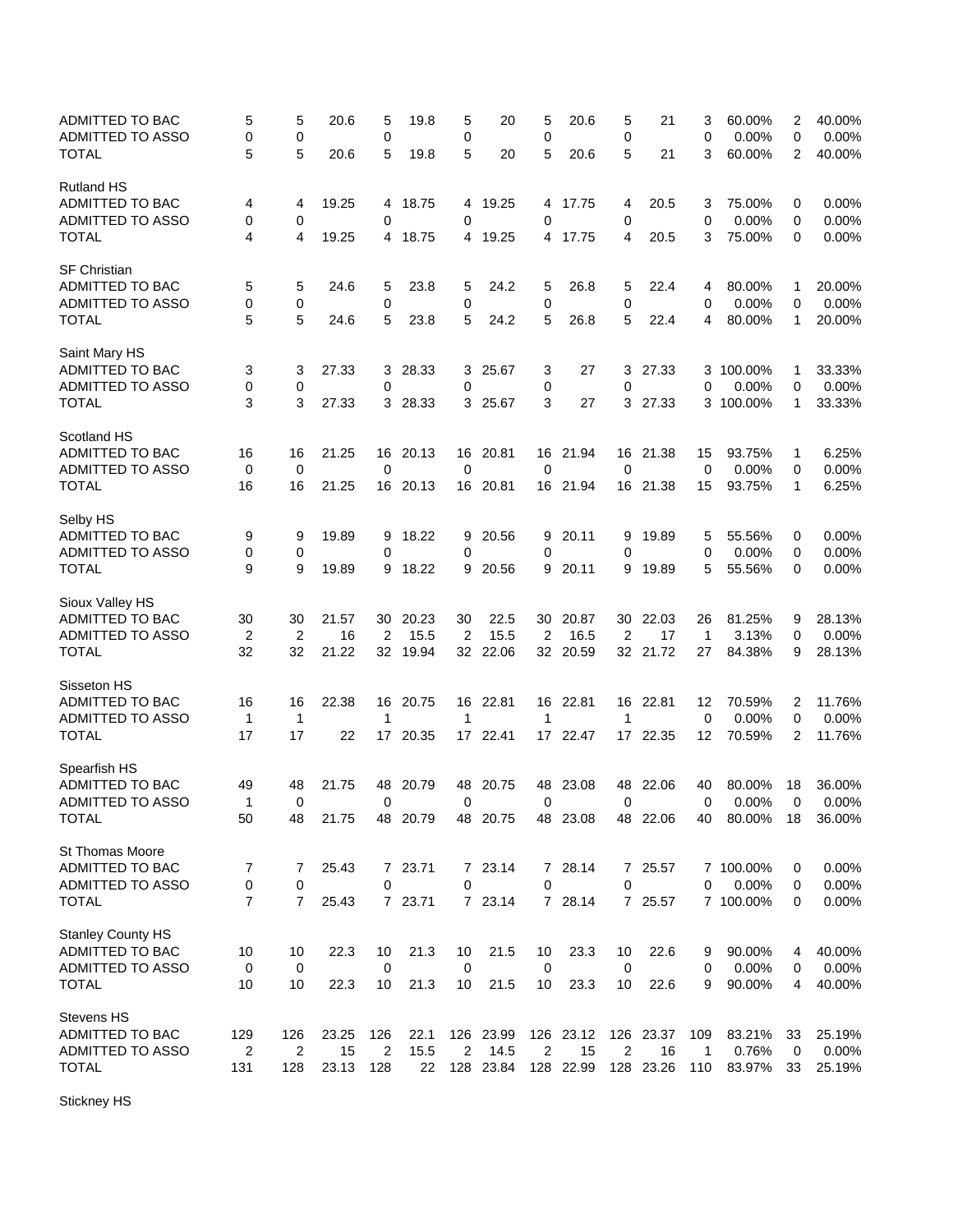| ADMITTED TO BAC<br>ADMITTED TO ASSO | 3<br>0         | 3<br>0         | 24.67 | 3<br>0         | 22.67     | 3<br>0         | 24.67    | 3<br>0         | 25.67    | 3<br>0         | 25       | 3<br>0         | 100.00%<br>0.00% | 0<br>0         | 0.00%<br>0.00% |
|-------------------------------------|----------------|----------------|-------|----------------|-----------|----------------|----------|----------------|----------|----------------|----------|----------------|------------------|----------------|----------------|
| TOTAL                               | 3              | 3              | 24.67 | 3              | 22.67     | 3              | 24.67    | 3              | 25.67    | 3              | 25       | 3              | 100.00%          | 0              | 0.00%          |
| <b>Sturgis HS</b>                   |                |                |       |                |           |                |          |                |          |                |          |                |                  |                |                |
| ADMITTED TO BAC                     | 75             | 74             | 21.77 |                | 74 21.43  |                | 74 20.76 |                | 74 22.49 |                | 74 21.95 | 68             | 87.18%           | 39             | 50.00%         |
| <b>ADMITTED TO ASSO</b>             | 3              | $\overline{2}$ | 20    | $\overline{c}$ | 17        | $\overline{c}$ | 20.5     | $\overline{2}$ | 19       | $\overline{c}$ | 21.5     | $\overline{2}$ | 2.56%            | $\mathbf{1}$   | 1.28%          |
| <b>TOTAL</b>                        | 78             | 76             | 21.72 |                | 76 21.32  | 76             | 20.75    | 76             | 22.39    | 76             | 21.93    | 70             | 89.74%           | 40             | 51.28%         |
| Sully Buttes HS                     |                |                |       |                |           |                |          |                |          |                |          |                |                  |                |                |
| ADMITTED TO BAC                     | 6              | 6              | 22.17 | 6              | 19.5      | 6              | 23.5     | 6              | 21       | 6              | 24       | 6              | 75.00%           | 0              | 0.00%          |
| <b>ADMITTED TO ASSO</b>             | 2              | 2              | 19    | 2              | 17        | $\overline{2}$ | 18.5     | 2              | 18.5     | $\overline{2}$ | 21       | 0              | 0.00%            | 0              | 0.00%          |
| <b>TOTAL</b>                        | 8              | 8              | 21.38 | 8              | 18.88     | 8              | 22.25    | 8              | 20.38    | 8              | 23.25    | 6              | 75.00%           | 0              | 0.00%          |
| Summit HS                           |                |                |       |                |           |                |          |                |          |                |          |                |                  |                |                |
| ADMITTED TO BAC                     | 4              | 4              | 23.25 | 4              | 21.25     | 4              | 25.5     | 4              | 21.75    | 4              | 23       | 3              | 75.00%           | 0              | $0.00\%$       |
| <b>ADMITTED TO ASSO</b>             | 0              | 0              |       | 0              |           | 0              |          | 0              |          | 0              |          | 0              | 0.00%            | 0              | 0.00%          |
| <b>TOTAL</b>                        | 4              | 4              | 23.25 |                | 4 21.25   | 4              | 25.5     | 4              | 21.75    | 4              | 23       | 3              | 75.00%           | 0              | 0.00%          |
| T F Riggs Senior HS                 |                |                |       |                |           |                |          |                |          |                |          |                |                  |                |                |
| ADMITTED TO BAC                     | 97             | 97             | 23.38 | 97             | 22.19     | 97             | 23.25    | 97             | 23.67    | 97             | 23.64    | 78             | 77.23%           | 22             | 21.78%         |
| ADMITTED TO ASSO                    | 4              | 4              | 19.25 | 4              | 18.25     | 4              | 19.5     | 4              | 20       | 4              | 19       | $\overline{2}$ | 1.98%            | 0              | 0.00%          |
| <b>TOTAL</b>                        | 101            | 101            | 23.22 |                | 101 22.03 | 101            | 23.1     | 101            | 23.52    | 101            | 23.46    | 80             | 79.21%           | 22             | 21.78%         |
| Timber Lake HS                      |                |                |       |                |           |                |          |                |          |                |          |                |                  |                |                |
| ADMITTED TO BAC                     | 9              | 9              | 20.89 | 9              | 20.89     | 9              | 20.56    | 9              | 21       | 9              | 20.89    | 9              | 90.00%           | 3              | 30.00%         |
| ADMITTED TO ASSO                    | $\mathbf 1$    | 1              |       | 1              |           | 1              |          | 1              |          | 1              |          | 0              | 0.00%            | 0              | 0.00%          |
| <b>TOTAL</b>                        | 10             | 10             | 20.5  | 10             | 20.7      | 10             | 20.1     | 10             | 20.5     | 10             | 20.5     | 9              | 90.00%           | 3              | 30.00%         |
| <b>Todd County HS</b>               |                |                |       |                |           |                |          |                |          |                |          |                |                  |                |                |
| ADMITTED TO BAC                     | 8              | 8              | 21.38 | 8              | 21.88     | 8              | 18.63    | 8              | 21.63    | 8              | 22.63    | 6              | 75.00%           | 6              | 75.00%         |
| ADMITTED TO ASSO                    | 0              | 0              |       | 0              |           | 0              |          | 0              |          | 0              |          | 0              | 0.00%            | 0              | 0.00%          |
| <b>TOTAL</b>                        | 8              | 8              | 21.38 | 8              | 21.88     | 8              | 18.63    | 8              | 21.63    | 8              | 22.63    | 6              | 75.00%           | 6              | 75.00%         |
| <b>Tri-Valley Senior</b>            |                |                |       |                |           |                |          |                |          |                |          |                |                  |                |                |
| ADMITTED TO BAC                     | 22             | 22             | 22.86 |                | 22 21.73  |                | 22 23.27 |                | 22 22.41 | 22             | 23.5     | 15             | 62.50%           | 5              | 20.83%         |
| ADMITTED TO ASSO                    | $\overline{2}$ | 2              | 17.5  | 2              | 15        | 2              | 17       | 2              | 17       | 2              | 19.5     | 1              | 4.17%            | 0              | 0.00%          |
| <b>TOTAL</b>                        | 24             | 24             | 22.42 | 24             | 21.17     |                | 24 22.75 | 24             | 21.96    | 24             | 23.17    | 16             | 66.67%           | 5              | 20.83%         |
| <b>Tripp-Delmont HS</b>             |                |                |       |                |           |                |          |                |          |                |          |                |                  |                |                |
| ADMITTED TO BAC                     | 9              | 9              | 23.78 | 9              | 22.78     | 9              | 23.67    | 9              | 23.89    | 9              | 24.22    | 6              | 66.67%           | 2              | 22.22%         |
| <b>ADMITTED TO ASSO</b>             | 0              | $\Omega$       |       | $\mathbf 0$    |           | $\Omega$       |          | 0              |          | 0              |          | 0              | 0.00%            | $\Omega$       | 0.00%          |
| <b>TOTAL</b>                        | 9              | 9              | 23.78 |                | 9 22.78   |                | 9 23.67  |                | 9 23.89  |                | 9 24.22  | 6              | 66.67%           | $\overline{2}$ | 22.22%         |
| Tulare HS                           |                |                |       |                |           |                |          |                |          |                |          |                |                  |                |                |
| ADMITTED TO BAC                     | 10             | 10             | 22.2  | 10             | 22.2      | 10             | 20.5     | 10             | 23.8     | 10             | 22.3     | 10             | 90.91%           | 0              | 0.00%          |
| ADMITTED TO ASSO                    | $\mathbf 1$    | $\mathbf{1}$   |       | $\mathbf 1$    |           | $\mathbf{1}$   |          | 1              |          | $\mathbf{1}$   |          | 0              | 0.00%            | 0              | 0.00%          |
| <b>TOTAL</b>                        | 11             | 11             | 22.18 | 11             | 22        | 11             | 20.09    | 11             | 23.91    |                | 11 22.55 | 10             | 90.91%           | 0              | 0.00%          |
| Vermillion HS                       |                |                |       |                |           |                |          |                |          |                |          |                |                  |                |                |
| ADMITTED TO BAC                     | 44             | 44             | 22.64 |                | 44 21.98  |                | 44 20.91 |                | 44 24.16 |                | 44 22.73 | 38             | 86.36%           | 19             | 43.18%         |
| ADMITTED TO ASSO                    | $\mathbf 0$    | $\mathbf 0$    |       | $\mathbf 0$    |           | 0              |          | 0              |          | $\mathbf 0$    |          | 0              | 0.00%            | $\mathbf 0$    | 0.00%          |
| <b>TOTAL</b>                        | 44             | 44             | 22.64 |                | 44 21.98  |                | 44 20.91 |                | 44 24.16 |                | 44 22.73 | 38             | 86.36%           | 19             | 43.18%         |
| Viborg HS                           |                |                |       |                |           |                |          |                |          |                |          |                |                  |                |                |
| ADMITTED TO BAC                     | 9              | 9              | 23.44 | 9              | 23        |                | 9 21.67  | 9              | 24.33    |                | 9 24.89  |                | 9 100.00%        | 5              | 55.56%         |
| ADMITTED TO ASSO                    | 0              | 0              |       | 0              |           | 0              |          | 0              |          | 0              |          | 0              | 0.00%            | 0              | 0.00%          |
| <b>TOTAL</b>                        | 9              | 9              | 23.44 | 9              | 23        |                | 9 21.67  | 9              | 24.33    |                | 9 24.89  |                | 9 100.00%        | 5              | 55.56%         |

Wagner Community HS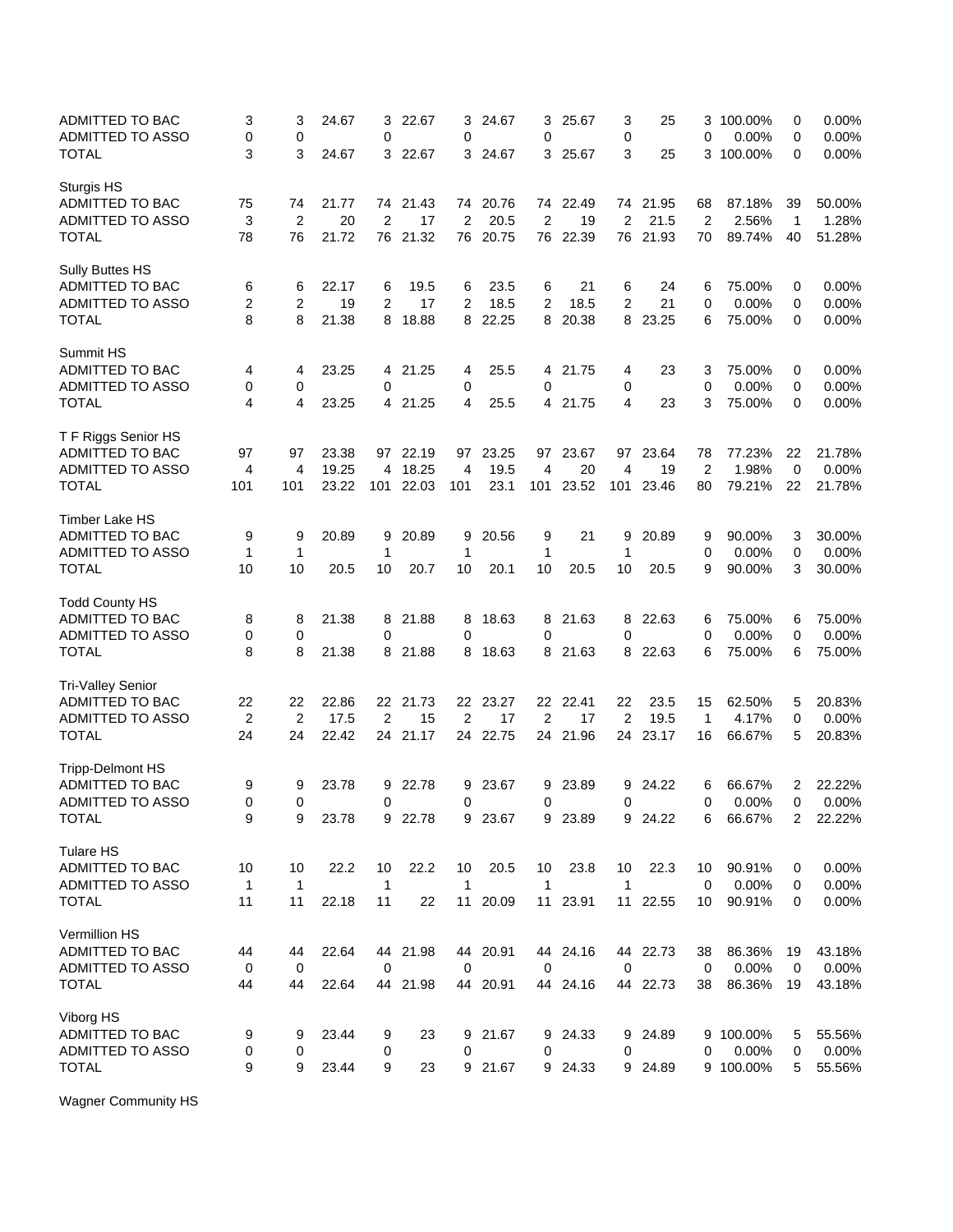| ADMITTED TO BAC<br>ADMITTED TO ASSO<br><b>TOTAL</b> | 10<br>2<br>12  | 10<br>$\overline{\mathbf{c}}$<br>12 | 23.2<br>22<br>23 | 10<br>$\overline{2}$<br>12 <sup>2</sup> | 21.9<br>18.5<br>21.33 | 10<br>$\overline{2}$<br>12 <sup>2</sup> | 24<br>23<br>23.83 | 10<br>2<br>12 | 23.1<br>20<br>22.58 | 10<br>$\overline{2}$<br>12 | 23.6<br>26.5<br>24.08 | 10<br>2<br>12 <sup>12</sup> | 83.33%<br>16.67%<br>100.00% | 4<br>0<br>4 | 33.33%<br>0.00%<br>33.33% |
|-----------------------------------------------------|----------------|-------------------------------------|------------------|-----------------------------------------|-----------------------|-----------------------------------------|-------------------|---------------|---------------------|----------------------------|-----------------------|-----------------------------|-----------------------------|-------------|---------------------------|
| Wall High Schoool                                   |                |                                     |                  |                                         |                       |                                         |                   |               |                     |                            |                       |                             |                             |             |                           |
| ADMITTED TO BAC                                     | 7              | 7                                   | 20.43            |                                         | 7 18.71               |                                         | 7 19.86           | 7             | 21.29               |                            | 7 21.29               | 6                           | 85.71%                      | 1           | 14.29%                    |
| <b>ADMITTED TO ASSO</b>                             | 0              | 0                                   |                  | 0                                       |                       | $\mathbf 0$                             |                   | 0             |                     | $\mathbf 0$                |                       | 0                           | 0.00%                       | 0           | 0.00%                     |
| <b>TOTAL</b>                                        | $\overline{7}$ | $\overline{7}$                      | 20.43            |                                         | 7 18.71               |                                         | 7 19.86           |               | 7 21.29             |                            | 7 21.29               | 6                           | 85.71%                      | 1           | 14.29%                    |
| Warner HS                                           |                |                                     |                  |                                         |                       |                                         |                   |               |                     |                            |                       |                             |                             |             |                           |
| ADMITTED TO BAC                                     | 3              | 3                                   | 25.33            | 3                                       | 21.67                 | 3                                       | 28                | 3             | 27                  | 3                          | 25                    |                             | 3 100.00%                   |             | 3 100.00%                 |
| ADMITTED TO ASSO                                    | 0              | 0                                   |                  | 0                                       |                       | 0                                       |                   | 0             |                     | 0                          |                       | 0                           | 0.00%                       | 0           | 0.00%                     |
| <b>TOTAL</b>                                        | 3              | 3                                   | 25.33            |                                         | 3 21.67               | 3                                       | 28                | 3             | 27                  | 3                          | 25                    |                             | 3 100.00%                   |             | 3 100.00%                 |
| Washington SR HS                                    |                |                                     |                  |                                         |                       |                                         |                   |               |                     |                            |                       |                             |                             |             |                           |
| ADMITTED TO BAC                                     | 101            | 100                                 | 21.94            | 100                                     | 21.01                 |                                         | 100 21.37         | 100           | 22.54               | 100                        | 22.31                 | 90                          | 87.38%                      | 35          | 33.98%                    |
| <b>ADMITTED TO ASSO</b>                             | $\overline{2}$ | $\overline{2}$                      | 14               | $\overline{2}$                          | 14                    | $\overline{2}$                          | 13.5              | 2             | 11.5                | 2                          | 17.5                  | $\mathbf 0$                 | 0.00%                       | 0           | 0.00%                     |
| <b>TOTAL</b>                                        | 103            | 102                                 | 21.78            |                                         | 102 20.87             |                                         | 102 21.22         |               | 102 22.32           |                            | 102 22.22             | 90                          | 87.38%                      | 35          | 33.98%                    |
| Watertown Senior HS                                 |                |                                     |                  |                                         |                       |                                         |                   |               |                     |                            |                       |                             |                             |             |                           |
| ADMITTED TO BAC                                     | 80             | 79                                  | 22.58            | 79                                      | 21.52                 | 79                                      | 22.38             | 79            | 23.14               | 79                         | 22.77                 | 74                          | 87.06%                      | 43          | 50.59%                    |
| ADMITTED TO ASSO                                    | 5              | 5                                   | 18.6             | 5                                       | 16.6                  | 5                                       | 16                | 5             | 22.6                | 5                          | 18.2                  | 3                           | 3.53%                       | 0           | 0.00%                     |
| <b>TOTAL</b>                                        | 85             | 84                                  | 22.35            | 84                                      | 21.23                 | 84                                      | 22                | 84            | 23.11               | 84                         | 22.5                  | 77                          | 90.59%                      | 43          | 50.59%                    |
| Waubay HS                                           |                |                                     |                  |                                         |                       |                                         |                   |               |                     |                            |                       |                             |                             |             |                           |
| ADMITTED TO BAC                                     | 6              | 6                                   | 22.67            | 6                                       | 21.5                  |                                         | 6 22.17           | 6             | 23.67               | 6                          | 23.17                 | 5                           | 83.33%                      | 0           | 0.00%                     |
| ADMITTED TO ASSO                                    | 0              | 0                                   |                  | 0                                       |                       | 0                                       |                   | 0             |                     | 0                          |                       | 0                           | 0.00%                       | 0           | 0.00%                     |
| <b>TOTAL</b>                                        | 6              | 6                                   | 22.67            | 6                                       | 21.5                  |                                         | 6 22.17           | 6             | 23.67               | 6                          | 23.17                 | 5                           | 83.33%                      | 0           | 0.00%                     |
| <b>Waverly HS</b>                                   |                |                                     |                  |                                         |                       |                                         |                   |               |                     |                            |                       |                             |                             |             |                           |
| ADMITTED TO BAC                                     | 3              | 3                                   | 21               | 3                                       | 20.33                 | 3                                       | 19.67             | 3             | 21.67               | 3                          | 23                    | 1                           | 33.33%                      | 0           | $0.00\%$                  |
| ADMITTED TO ASSO<br><b>TOTAL</b>                    | 0<br>3         | 0<br>3                              | 21               | 0<br>3                                  |                       | 0<br>3                                  |                   | 0<br>3        |                     | 0<br>3                     | 23                    | 0<br>1                      | 0.00%                       | 0<br>0      | 0.00%                     |
|                                                     |                |                                     |                  |                                         | 20.33                 |                                         | 19.67             |               | 21.67               |                            |                       |                             | 33.33%                      |             | 0.00%                     |
| <b>Webster HS</b>                                   |                |                                     |                  |                                         |                       |                                         |                   |               |                     |                            |                       |                             |                             |             |                           |
| ADMITTED TO BAC                                     | 13             | 13                                  | 21.08            |                                         | 13 21.08              |                                         | 13 20.08          |               | 13 21.92            | 13                         | 20.46                 | 12                          | 75.00%                      | 3           | 18.75%                    |
| ADMITTED TO ASSO                                    | 3              | 3                                   | 16.33            | 3                                       | 14.67                 | 3                                       | 17.33             | 3             | 16                  | 3                          | 16                    | 0                           | 0.00%                       | 0           | 0.00%                     |
| <b>TOTAL</b>                                        | 16             | 16                                  | 20.19            |                                         | 16 19.88              | 16                                      | 19.56             | 16            | 20.81               | 16                         | 19.63                 | 12                          | 75.00%                      | 3           | 18.75%                    |
| <b>Wessington SPGS HS</b>                           |                |                                     |                  |                                         |                       |                                         |                   |               |                     |                            |                       |                             |                             |             |                           |
| ADMITTED TO BAC                                     | 16             | 16                                  | 22.56            | 16                                      | 21.75                 | 16                                      | 21.75             | 16            | 22.94               | 16                         | 23.19                 | 15                          | 93.75%                      | 6           | 37.50%                    |
| ADMITTED TO ASSO                                    | $\Omega$       | 0                                   |                  | $\mathbf 0$                             |                       | $\Omega$                                |                   | 0             |                     | $\mathbf 0$                |                       | 0                           | 0.00%                       | $\Omega$    | 0.00%                     |
| <b>TOTAL</b>                                        | 16             | 16                                  | 22.56            |                                         | 16 21.75              |                                         | 16 21.75          |               | 16 22.94            |                            | 16 23.19              |                             | 15 93.75%                   | 6           | 37.50%                    |
| West Central HS                                     |                |                                     |                  |                                         |                       |                                         |                   |               |                     |                            |                       |                             |                             |             |                           |
| ADMITTED TO BAC                                     | 23             | 23                                  | 23.26            |                                         | 23 22.61              |                                         | 23 23.74          |               | 23 22.83            |                            | 23 23.04              | 21                          | 87.50%                      | 6           | 25.00%                    |
| ADMITTED TO ASSO                                    | $\overline{1}$ | $\mathbf{1}$                        |                  | $\mathbf{1}$                            |                       | $\mathbf{1}$                            |                   | $\mathbf{1}$  |                     | $\mathbf{1}$               |                       | 1                           | 4.17%                       | 0           | 0.00%                     |
| <b>TOTAL</b>                                        | 24             | 24                                  | 23.13            |                                         | 24 22.58              |                                         | 24 23.46          |               | 24 22.67            |                            | 24 23.04              | 22                          | 91.67%                      | 6           | 25.00%                    |
| White Lake HS                                       |                |                                     |                  |                                         |                       |                                         |                   |               |                     |                            |                       |                             |                             |             |                           |
| ADMITTED TO BAC                                     | 6              | 6                                   | 24               |                                         | 6 22.17               |                                         | 6 25.33           |               | 6 23.67             |                            | 6 23.83               |                             | 6 100.00%                   | 0           | 0.00%                     |
| ADMITTED TO ASSO                                    | 0              | 0                                   |                  | 0                                       |                       | 0                                       |                   | 0             |                     | 0                          |                       | 0                           | 0.00%                       | 0           | 0.00%                     |
| <b>TOTAL</b>                                        | 6              | 6                                   | 24               |                                         | 6 22.17               |                                         | 6 25.33           |               | 6 23.67             |                            | 6 23.83               |                             | 6 100.00%                   | 0           | 0.00%                     |
| White River HS                                      |                |                                     |                  |                                         |                       |                                         |                   |               |                     |                            |                       |                             |                             |             |                           |
| ADMITTED TO BAC                                     | 5              | 5                                   | 21.6             | 5                                       | 19.6                  | 5                                       | 20.6              | 5             | 23.2                | 5                          | 22.4                  |                             | 5 100.00%                   | 1           | 20.00%                    |
| ADMITTED TO ASSO                                    | 0              | 0                                   |                  | 0                                       |                       | 0                                       |                   | 0             |                     | 0                          |                       | 0                           | 0.00%                       | 0           | 0.00%                     |
| <b>TOTAL</b>                                        | 5              | 5                                   | 21.6             | 5                                       | 19.6                  | 5                                       | 20.6              | 5             | 23.2                | 5                          | 22.4                  |                             | 5 100.00%                   | 1           | 20.00%                    |

Willow Lake HS